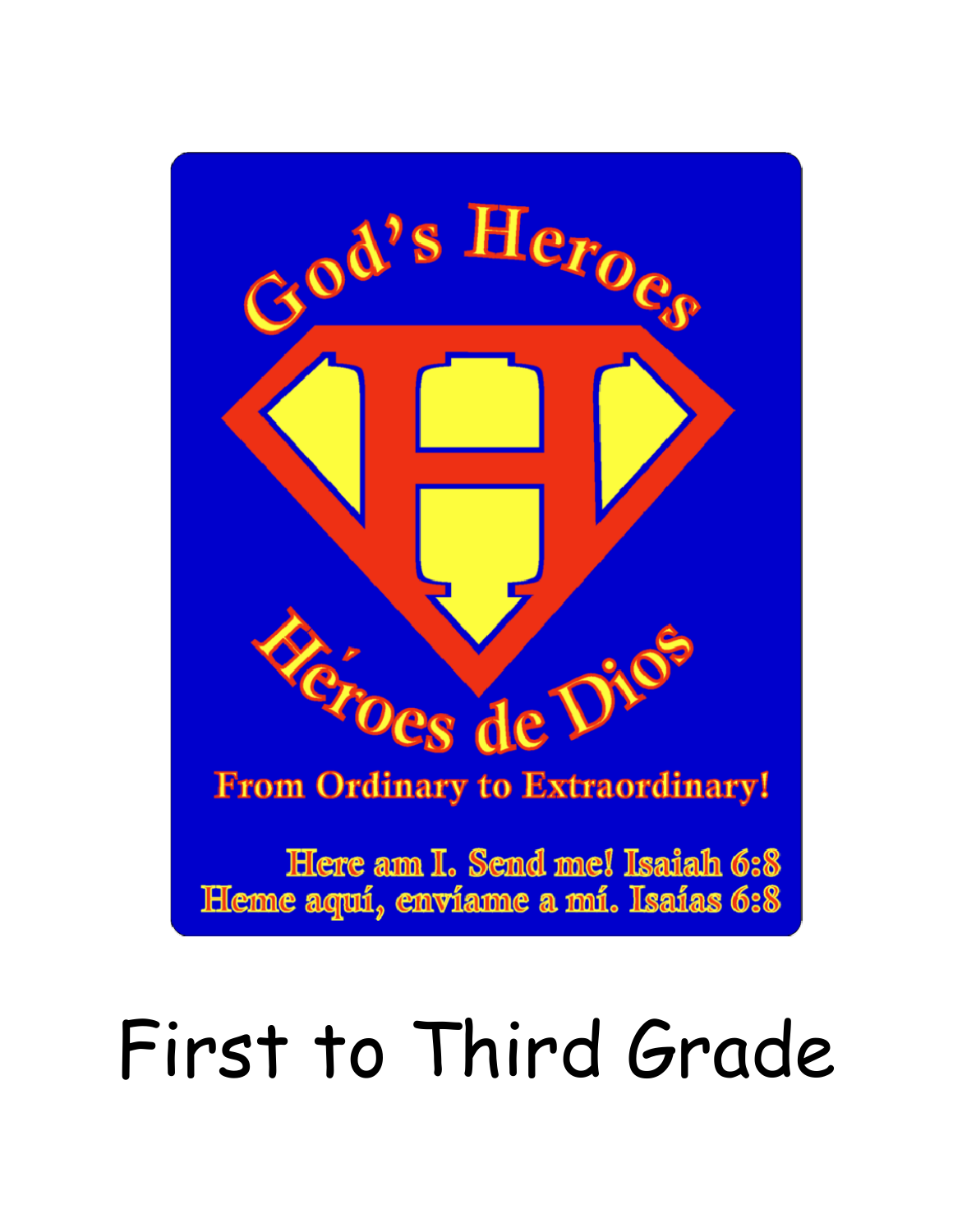# **GOD'S HEROES: FROM ORDINARY TO EXTRAORDINARY!**

**Day:** Monday **1st-3rd Grade Theme:** Shadrach, Meshach and Abednego remain faithful **Lesson 1: God saves 3 faithful young men from the fire Bible reference:** Daniel 3:1-12 (13-28) **Memory verse:** Daniel 3:28 Blessed be the God of Shadrach, Meshach, and Abednego, who has sent his angel and delivered his servants who trusted in him. Dan. 3:28ab (NRSV)

## OBJECTIVE

God frees us of the danger if we are faithful

#### PREPARATION

- Seek God's direction in prayer, asking Him to give you wisdom and the right words so that students will understand the objective of this class.
- Pray also for children that you will have in your class, so that the Holy Spirit would move in the hearts of those with needs.
- Dedicate time to prepare class. Read the passage, keeping in mind the biblical and cultural background (Daniel 1 and 2).
- Read the Bible passage many times so that you are very familiar with the plot that reveals the story of these faithful young men of God.
- When possible, bring an illustrated Bible to the class and share the pictures with the children.
- Rehearse the class many times to measure the timing, using visual aids related to the class for support. If you'd like, you may use a flannel board. If you chose to do so, have the characters ready in the order in which they appear in the story.
- If there is enough time, you can act out the story with the children, allowing them to participate on the spot.
- Obtain all of the materials that you will use (pictures, flannel board, or dresses).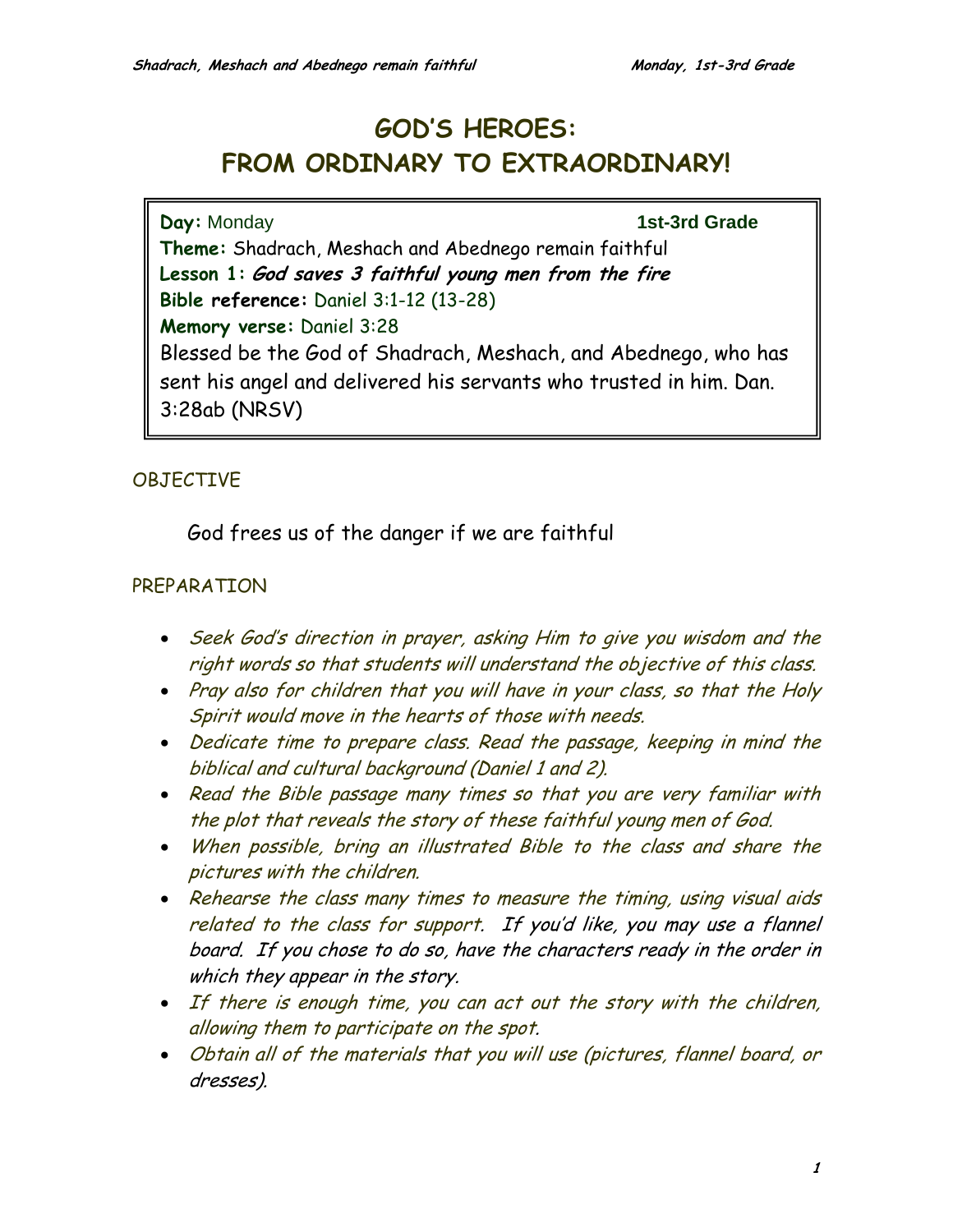- Prepare the memory verse in a visual way (poster board, markers or figurines). Learn it well so that the students see your example, and if possible, keep the text in the classroom every day.
- Prepare the materials and have them ready to be used exactly the way you want them. For this class we suggest the following:

#### MATERIALS

- Images of:
	- o The furnace
	- o The Golden Statue
	- o The king Nebuchadnezzar.
- Shadrach, Meshach and Abednego (these images are included)
- Red and Yellow cellophane strips taped to the end of a stick or cardboard strip to represent a torch.
- Activity sheet, drawing of an angel (included). Option: cotton and aluminum foil.

#### **Optional Activities**

• Activity sheet, included at the end

## BIBLICAL AND CULTURAL BACKGROUND

 The people of Israel had been conquered by Babylon, and King Nebuchadnezzar sent for "young men without any physical defect, handsome, showing aptitude for every kind of learning, well informed, quick to understand, and qualified to serve in the king's palace" (Daniel 1:4, NIV); "children in whom was no blemish, but well favored, and skilful in all wisdom, and cunning in knowledge, and understanding science, and such as had ability in them to stand in the king's palace" (Daniel 1:4 KJV).

It was the tradition of the conquerors at that time to impose the customs, religion and traditions on the conquered people.

 The king's objective for bringing these young men to the palace was to make them faithful servants, not only to the king, but also to the gods of Babylon. It should be said that because of their good behavior, the king had made them administrators of the provinces of Babylon, and therefore their commitment to the king was greater.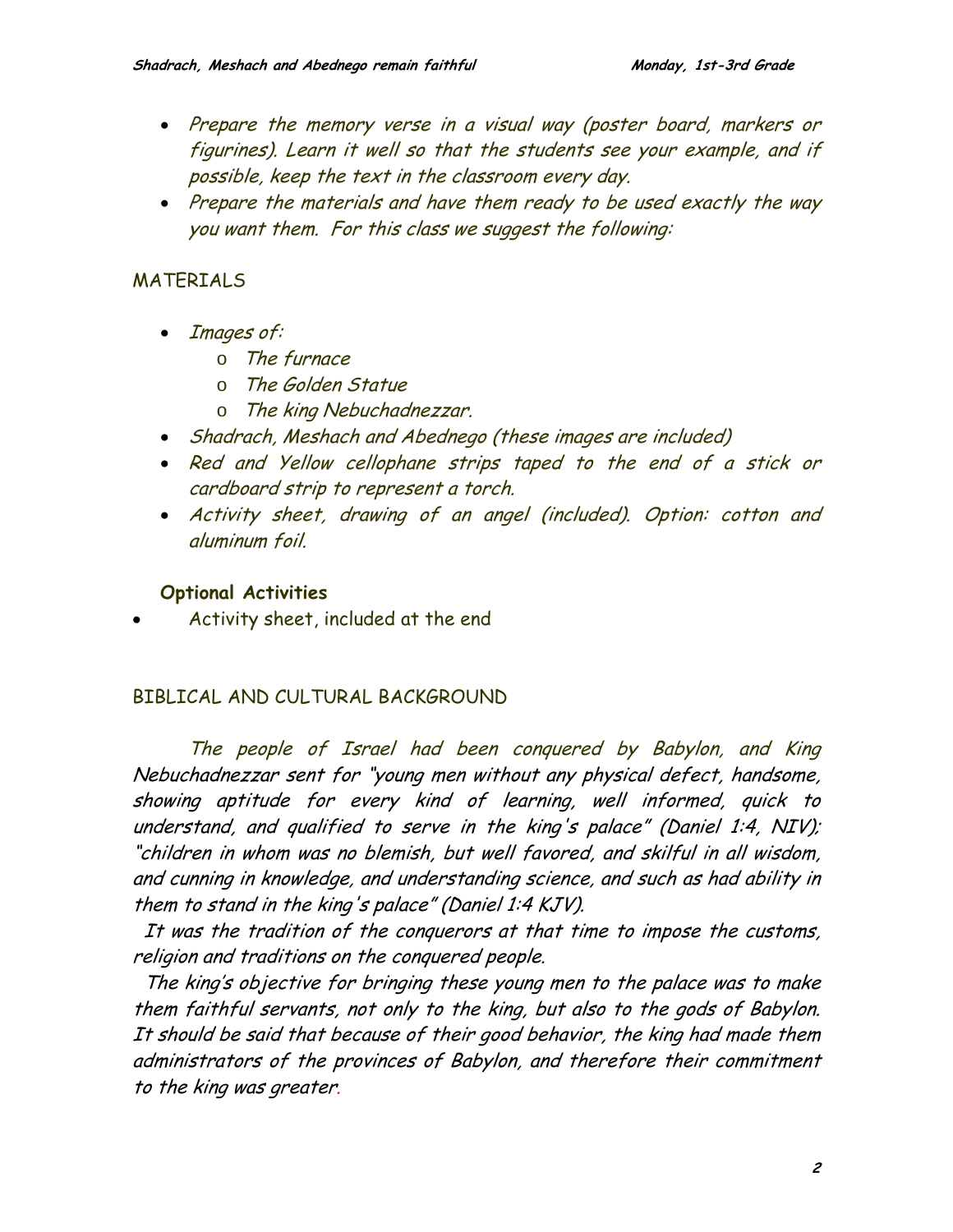#### INTRODUCTION

- Start with a welcome and introduce all of the children, including those from the church. Let them know how happy you are to have them in your class to learn more about God.
- You can sing (or teach) a welcome song (if possible, write it using large letters and use a few illustrations related to the song to facilitate memorization).
- Give each child a name tag and take attendance. (use angels figures)
- Present the general theme of the VBS: God's Heroes: From Ordinary to Extraordinary! Then present the title of the lesson: **God saves from the fire 3 faithful young men**
- Say a prayer for each of the children present and for those who will later come to the class.

Practice the memory verse, Daniel 3:28" Blessed be the God of Shadrach, Meshach, and Abednego, who has sent his angel and delivered his servants who trusted in him. Dan. 3:28ab (NRSV)

### TEACHING THE CLASS

- Ask if anyone knows what a furnace is
- Explain what a furnace is and show the picture of it.
- Ask if anyone has ever gotten burned before.

Today I am going to tell you a nice Bible history. It is about 3 Jewish young men named Shadrach, Meshach and Abednego. One day the soldiers of a foreign king led them to live in a very distant place called Babylon. The king was Nebuchadnezzar. He give orders to make a golden statue (show them the figure) in order that they all incline in the presence of it and adore it. When his workers finished it his soldiers shouted: "This is what you are commanded to do, O peoples, nations and men of every language: As soon as you hear the sound of the horn, flute, zither, lyre, harp, pipes and all kinds of music, you must fall down and worship the image of gold that King Nebuchadnezzar has set up. Whoever does not fall down and worship will immediately be thrown into a blazing furnace." (Daniel 3: 4-6). This order was indisputable because the king had given it. (Show the picture of the furnace) and say to them: do you know what happens to the things or persons that come in direct contact with the fire? Take the pretend torch you created with the cellophane strips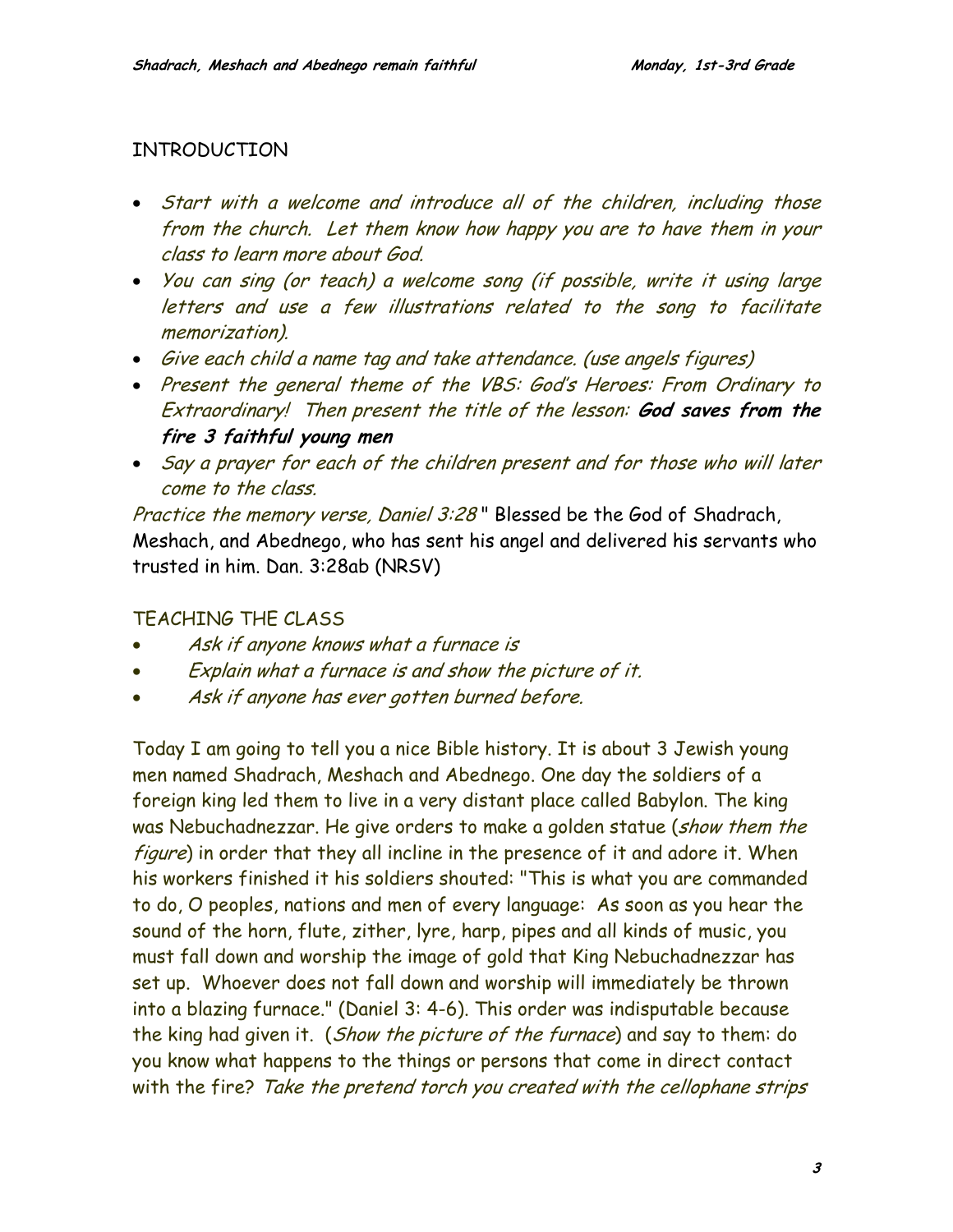and help the children pretend that it is real fire. Help the children to think what would happen if that torch would touch some sheets of paper, or a dry tree, or even would touch a person's skin. Tell them about the way the fire would consume those objects.

 Knowing what the punishment was, as soon as they heard the music, all of the people bowed down and worshipped the golden statue. But the Bible says that these three men, Shadrach, Meshach and Abednego, did not do it. So the astrologers went before the king and said to him, "Your Majesty has given the order that all of the people of the nation bow down and worship the statue, and that whoever does not follow the order will be thrown into the fiery furnace." And your Majesty has put Jews in charge to govern the province of Babylon, and they have not followed your order - they do not worship the statue.

 When he heard this, the king became very angry and he sent for them. Shadrach, Meshach and Abednego stood in front of the king and the king said to them, "I have heard that you do not honor or worship my gods, nor the statue that I had made. Now when you hear the music, you had better bow down and worship the gold statue that I made or I will send you to be thrown into the furnace, and there will not be a god capable of freeing you from my hands." Shadrach, Meshach and Abednego responded that they did not need to defend themselves from the king, and they replied confidently, "If we are thrown into the fiery furnace, the God that we serve can free us from the furnace and from your Majesty's own hands. But even if our God does not, know that we will not honor your gods or the statue."

 The king was furious. He ordered that the furnace be heated seven times hotter and that they be thrown into it. The furnace was so hot that when the soldiers threw in the three young men, whose feet and hands were tied, the heat itself killed the soldiers who were throwing the youth into the fire.

 The king, anxious to see how they were burning, leaned out to see, and in that moment he asked his messengers "Weren't there three men that were tied and thrown into the fire?" The counselors replied that there were. Shocked, the king said, "Look! I see four men in the fire, without ropes and unharmed, and the fourth man has the appearance of a god."

Then he went to the furnace door and ordered Shadrach, Meshach and Abednego to come out. When they did, all of the satraps, governors, judges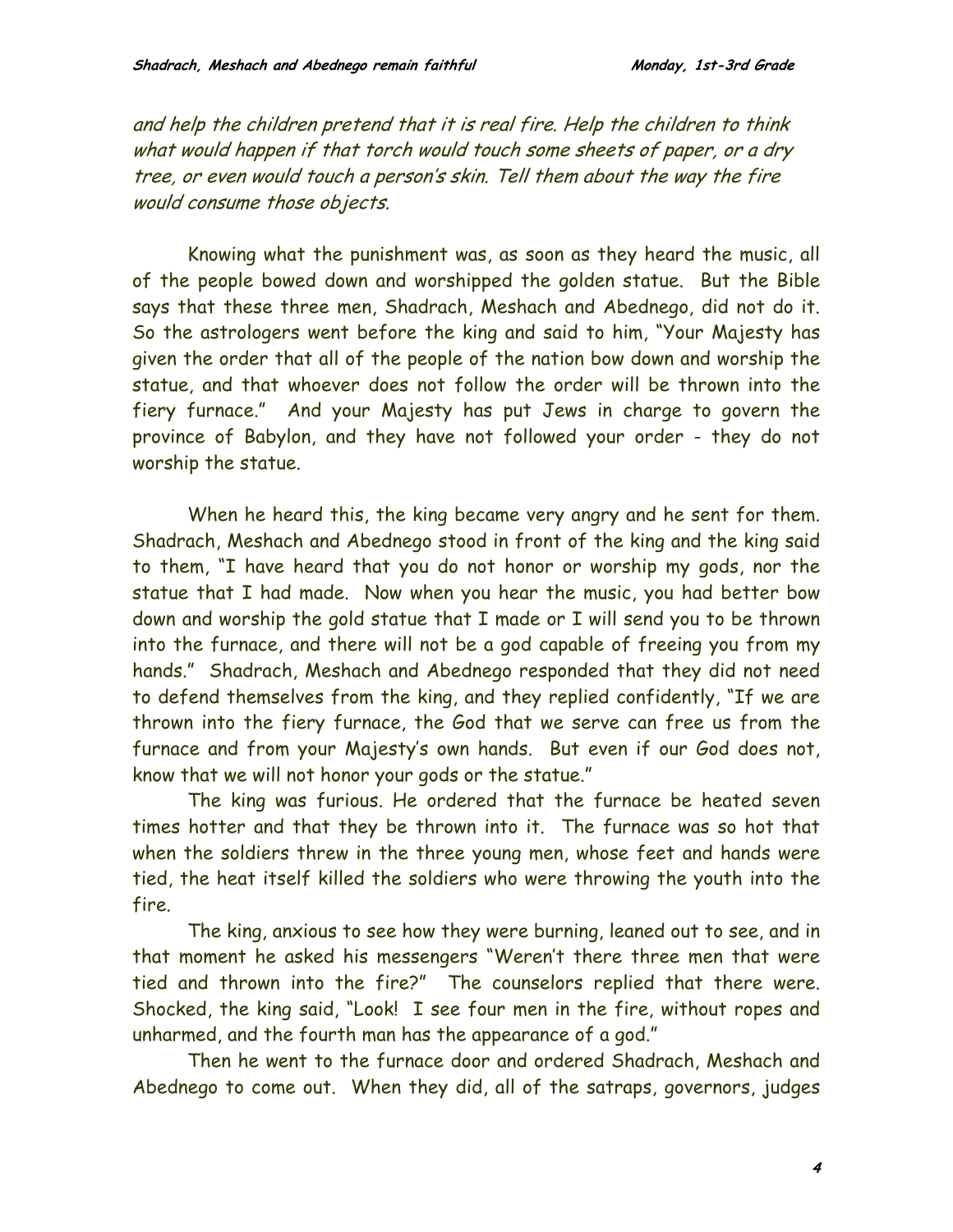and magistrates went up to them and saw that the fire had not harmed themnot even one of their hairs had been burned, and they did not even smell like smoke.

So king Nebuchadnezzar said, "Glory to the God of these men, who sent an angel to save them. They trusted in Him and challenged a royal order, preferring to die before honoring and worshiping other gods that were not theirs."

And he gave them even higher positions in the province of Babylon.

Talk to children about how the power of God can do all things and how He uses His children to show His glory.

Through these young men, God showed His power before the king and all of the governors, and what's more, he made them conquerors by not fearing what could have happened in the furnace. (In Christ we are more than conquerors).

# REFLECTING ON THE PASSAGE

Ask the children the following questions to help them participate and analyze the theme.

- What was King Nebuchadnezzar's order? Worship the golden statue
- What was the punishment for anyone who did not obey? to be thrown into the furnace
- Who disobeyed the order given by the king? Shadrach, Meshach and Abednego. Remind the children that these three young men feared God and trusted completely in Him.
- What happened in the fiery furnace? The king saw four persons in it.
- Why didn't Shadrach, Meshach and Abednego get burned, even though the soldiers that threw them into the furnace were caught by the flames and died? Emphasize that God loves those who are faithful and obedient to His commandments, even when in danger or in a difficult situation. Having faith does not mean that everything will always turn out right, but if we trust in God, everything that happens to us will be for our good.
- How did the king react when he saw Shadrach, Meshach and Abednego without ropes and unharmed inside the furnace? He changes his attitude and he worship to God.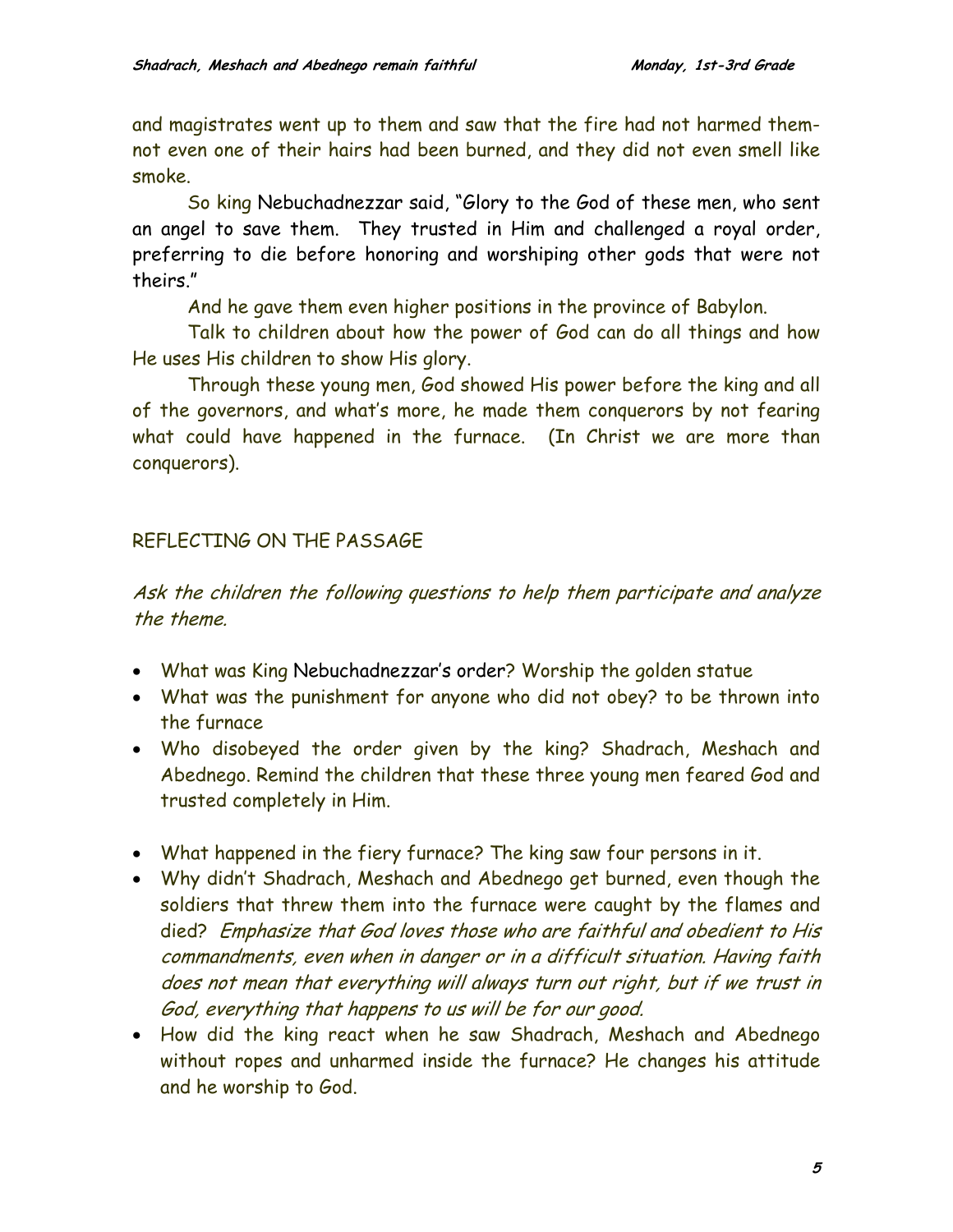Help your students see how God uses His children to do extraordinary things so that others will know Him in the world.

#### APPLYING THE MESSAGE

 God saved Shadrach, Meshach and Abednego by sending an angel to take care of them and they come out unhurt. These young men remained faithful to God. When we place our trust in God, we never will be let down. God is always ready to help us, doing extraordinary things with people like these young men, people like you or me. Because of it we must be faithful to God no matter what are the circumstances that surround us. We must not be afraid, just like Shadrach, Meshach and Abednego were firm in their faith. They knew that God can save them. God ordered an angel to protect them from the fire. They were not hurt because they did not bow down before the statue but rather trusted in God. God free them of the flames of the furnace.

#### Option One:

Decide if you have enough room in your classroom for the students to play this game, or if you have to go elsewhere to play it. You can modify the number of children involved in each team according to class size.

Create groups of seven students. Tell them that two students will be the fire, four of those students will be the angels and one of them would be of the faithful young men from the story. The four angels will hold hands and will form a circle around the one young man. The angels will form a circle in such a way that they are turned to look outside the circle, with their backs to the young man in the middle of the circle. The two students that are the fire will try to touch the young person in the middle of the circle and the angels, without letting go of their partner's hand, will try to keep the fire away from the person they're protecting. Let the students play for a while and then allow them to change their role in the game. Let them play as long as your timeline permits.

Emphasize when you are done with the game that God protected Shadrach, Meshach and Abednego because they were faithful. Remind them what the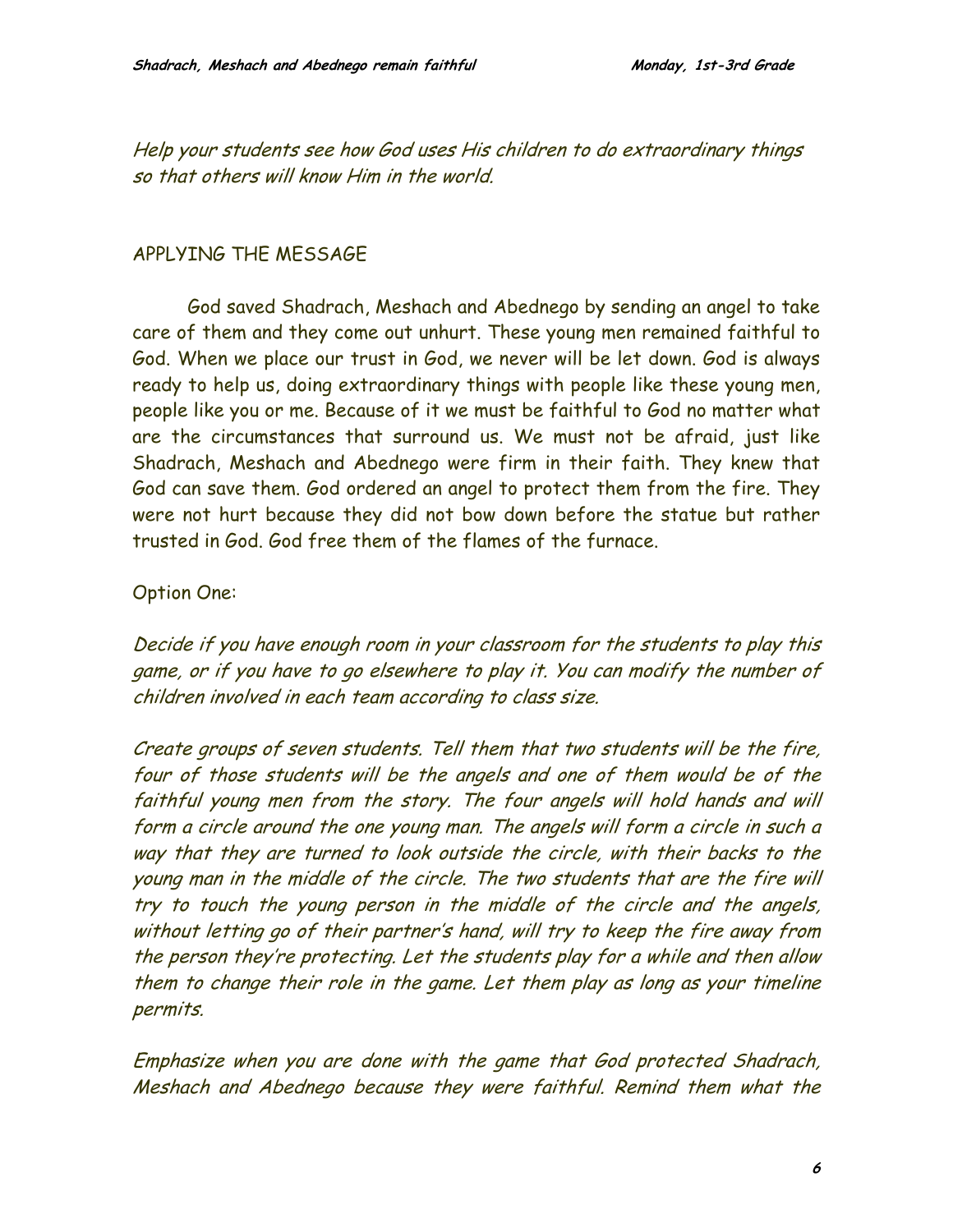young men said to the king before being thrown into the fire: "If we are thrown into the blazing furnace, the God we serve is able to save us from it, and he will rescue us from your hand, O king. But even if he does not, we want you to know, O king, that we will not serve your gods or worship the image of gold you have set up." Daniel 3:17-18. They did not know how exactly God would do this (that is, free them or how God would free them). However, they decided to be faithful to God, never doubting that God would do God's will one way or another.

## Option Two

Ask the students to complete the alphabet soup worksheet to find the memorized verse.

## **CONCLUSION**

 If you want to be a faithful child, ask God to help you behave as God wants you to. Believe in him and he will never leave you. Having faith does not mean that everything will be OK. We have to take action and stay faithful and God will be in charge that all things will turn out as God wants them for our benefit. God takes care of us. God delivers us from danger. Always praise God. Of ordinary people, God makes extraordinary people!

Prepare the children whom God has chosen to accept Christ this week. Tell the class: God loves you so much! God wants to help and bless you. When you come to church you learn more and more about God's love. We hope that what you learn this week will help you feel that love, and will allow you to deepen your relationship with God. Let's ask God to fill us with gratitude for his love.

Conclude the class with a brief prayer, asking that the children repeat after you.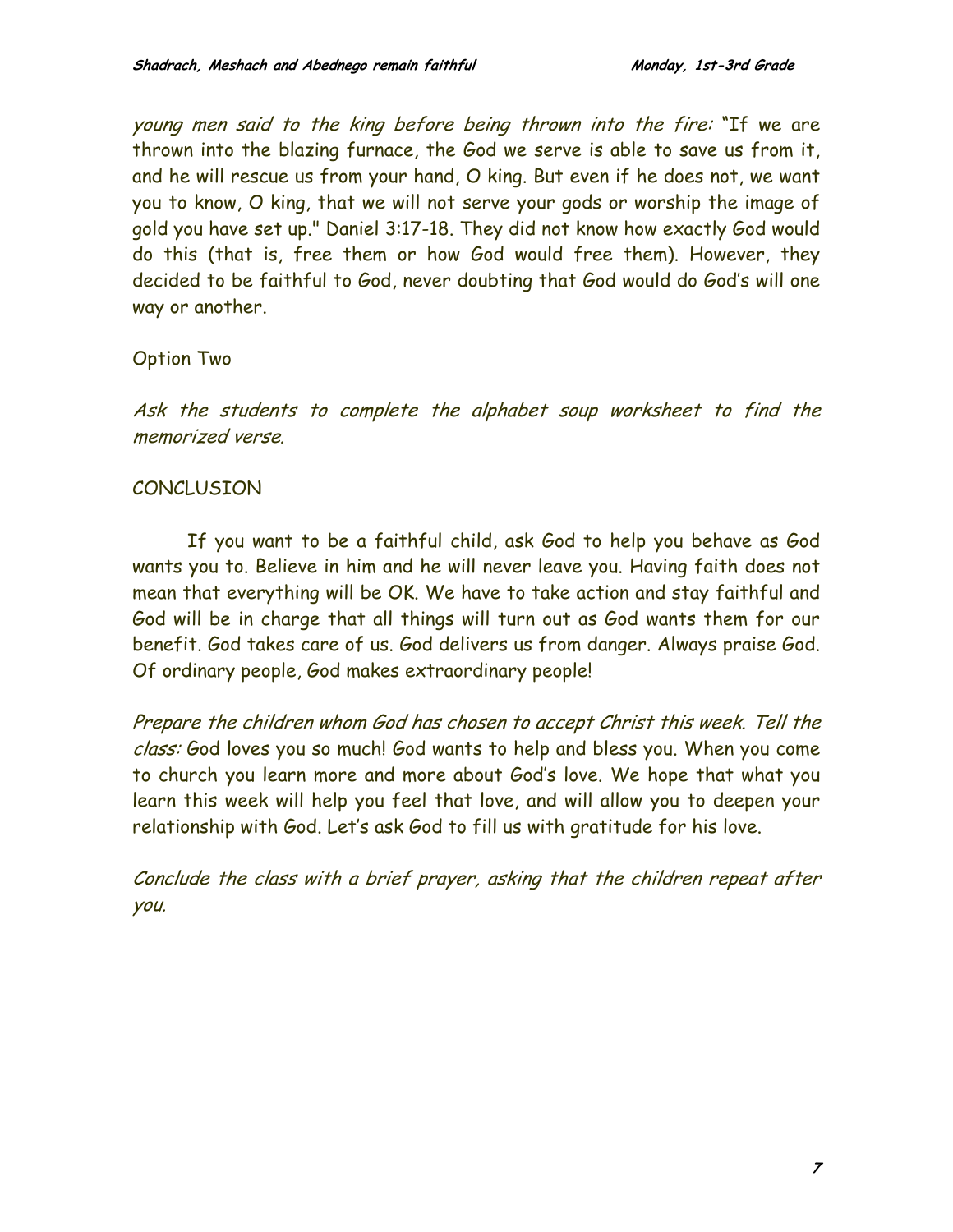# 1st – 3rd Grade

#### Alphabet Soup

 "Blessed be the God of Shadrach, Meshach, and Abednego, who has sent his angel and delivered his servants who trusted in him." Daniel 3:28

salvó perpetuo his the congre who peretrinaje cristiano roanldo be tecnologico escuela rambo manbo God alabado rehenes trusted gjhkd mno who in menciona Bless servants has enamora jsdja angel off miguel ramos medina jcp rey Shadrach sin su perez this pelpa sent vid a y quiebra blessed his hercules who hera arkantos blinki el dos peluche sent platacion Dios Biblia Noe arca sabo playa paisaje young and mentes Abednego sabor envió mensaje his delivered flor uva manzana Meshach angel alcatraz and boyd of him bebere friolin saved edonia them Write the text  $\frac{1}{2}$  ,  $\frac{1}{2}$  ,  $\frac{1}{2}$  ,  $\frac{1}{2}$  ,  $\frac{1}{2}$  ,  $\frac{1}{2}$  ,  $\frac{1}{2}$ 

Daniel 3: 28

\_\_\_\_ \_\_\_\_\_\_\_\_\_ , \_\_\_\_\_\_\_\_\_\_\_\_ , \_\_\_\_\_ \_\_\_\_\_\_\_\_\_ , \_\_\_\_\_\_ \_\_\_\_\_

\_\_\_\_\_ \_\_\_\_\_\_\_\_

\_\_\_\_\_\_ \_\_\_\_\_ \_\_\_\_\_\_ \_\_\_ \_\_\_\_\_\_\_\_\_\_ \_\_\_\_ \_\_\_\_\_\_\_\_\_\_\_ \_\_\_ \_\_\_\_\_\_\_\_\_\_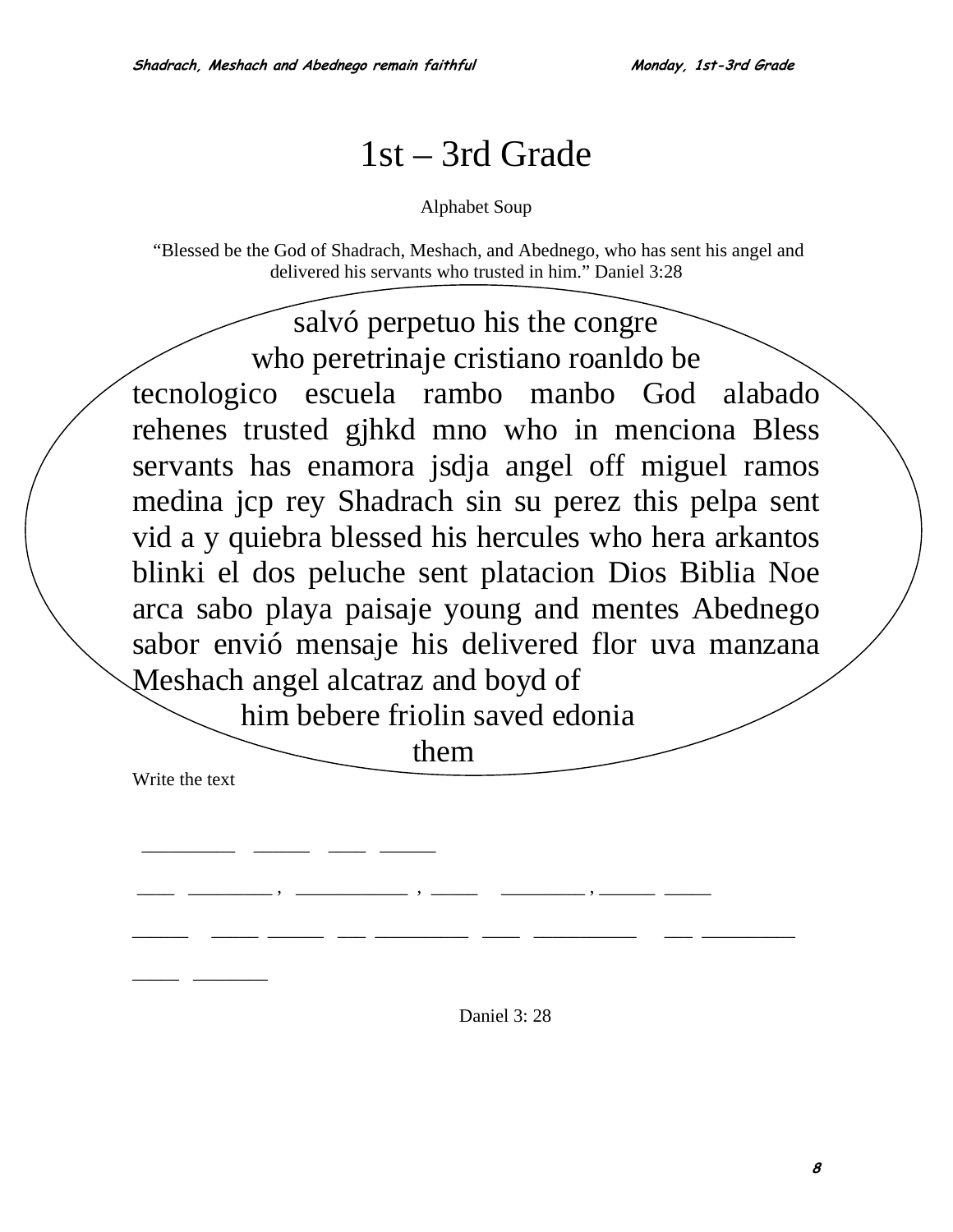

Source:

[http://www.lavistachurchofchrist.org/Pictures/Standard%20Bible%20Story%20Readers,%20Book%20Four/target22](http://www.lavistachurchofchrist.org/Pictures/Standard%20Bible%20Story%20Readers,%20Book%20Four/target22.html) [.html](http://www.lavistachurchofchrist.org/Pictures/Standard%20Bible%20Story%20Readers,%20Book%20Four/target22.html)

Used by permission<http://creativecommons.org/licenses/by-nc/2.0/>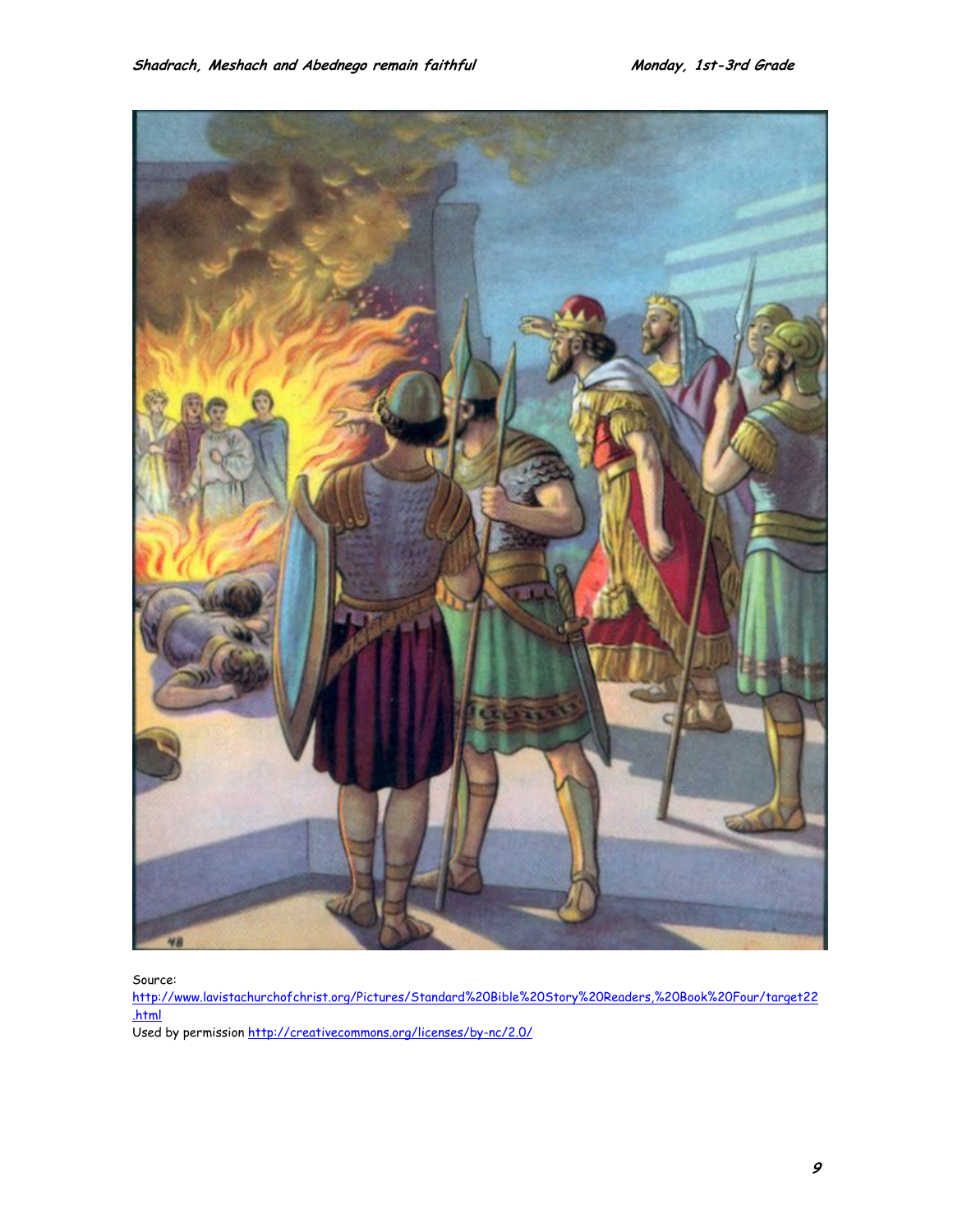# God's Heroes: From Ordinary to Extraordinary… Héroes de Dios: De Ordinario a Extraordinario…

# **Joseph Interprets Dreams**  Day One 1<sup>st</sup> to 3<sup>rd</sup> Grade

|                          | God makes us extraordinary when God gives us different gifts.        |
|--------------------------|----------------------------------------------------------------------|
| THEME:<br>BIBLE PASSAGE: | Genesis 41:1-28 (29-37) 38-40.                                       |
| MEMORY VERSE:            | We have different gifts, according to the grace given us. Rom. 12:6a |

| Objective   | Children will identify their talents and ways in which they may use them to                                                                                                                                                                                                                                                                                                                                                                                                                                                                                                          |
|-------------|--------------------------------------------------------------------------------------------------------------------------------------------------------------------------------------------------------------------------------------------------------------------------------------------------------------------------------------------------------------------------------------------------------------------------------------------------------------------------------------------------------------------------------------------------------------------------------------|
|             | honor God as Joseph did.                                                                                                                                                                                                                                                                                                                                                                                                                                                                                                                                                             |
| Preparation | Read the Bible story of Joseph and the Pharaoh's dreams in<br>$\bullet$<br>Genesis 41:1-40.<br>Familiarize yourself with previous stories of Joseph from<br>$\bullet$<br>childhood through his imprisonment in Egypt.<br>Think about the talents God has given you and how you share them.<br>$\bullet$<br>Gather materials needed to present Joseph's story.<br>$\bullet$<br>There is more than enough material to fill a twenty-minute session.<br>$\bullet$<br>Please select from the discussion questions and activities to<br>provide a meaningful experience for the children. |
| Material    | Pillow<br>$\bullet$<br>Small quantities of various grains, such as oats, corn, wheat, and<br>$\bullet$<br>rice<br>A map of the world<br>Crayons and paper<br>Pictures of cows and grain<br><b>Vocabulary Words:</b><br>Interpret, Pharaoh, famine, immigrant, talent                                                                                                                                                                                                                                                                                                                 |

#### **Introduction**

Greet the group. Let the young people know how happy you are to be there with them. Make them feel welcome and happy to be learning about God.

Meanwhile hand out nametags to the students and write their names on a list.

Open the class with prayer, giving thanks to God for the opportunity of being together and also ask God to give students understanding and open up their hearts and minds so they may apply God's teaching for the day.

Memory verse is Rom. 12:6a: We have different gifts, according to the grace given us.

Hold the pillow to your head and tell the children a dream you've had.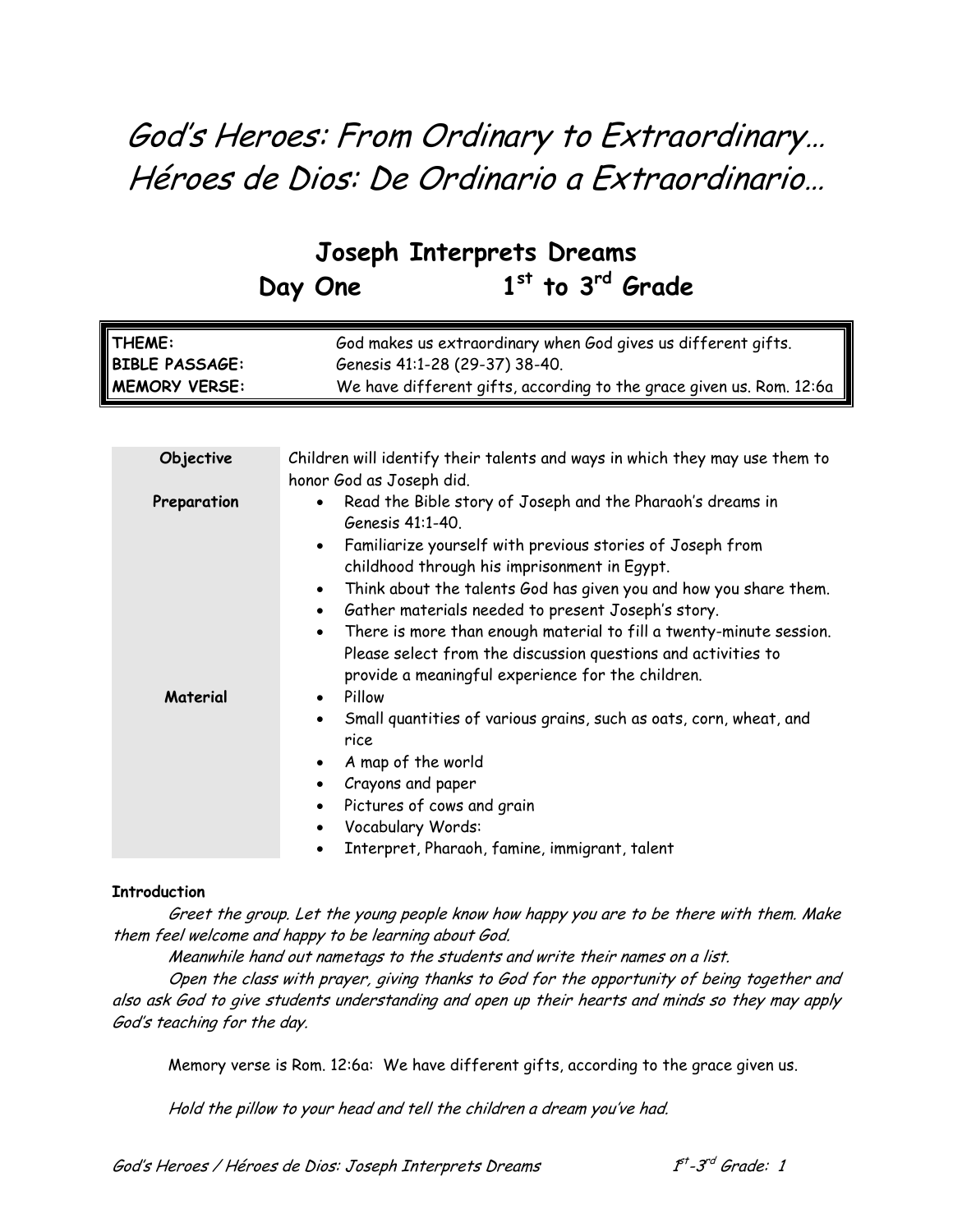Ask the children to share a confusing or scary dream they've had. Have them identify who helps them after a scary or confusing dream.

Introduce today Bible hero, Joseph the Interpreter of Dreams. Be sure to define the word "interpreter".

#### **Studying the Bible passage**

#### Background:

Joseph was the youngest son of Jacob. His mother was Rachel. Joseph had many brothers, but he was his father's favorite child. Jacob showed his favoritism by presenting Joseph with a fine coat of many colors. Joseph's brothers were jealous and resentful of their youngest brother. Joseph had powerful dreams about becoming a great ruler and he shared these dreams and his interpretation with his family. This did not improve his popularity with his brothers. His brothers got even by throwing him into a well. They plotted to kill him, but sold him to traveling merchants from another region instead.

Joseph was sold in Egypt and became a slave to Potiphar, an official of the Pharaoh. Joseph worked hard for his master. Potiphar recognized that Joseph had great faith and that God was with him. Potiphar gave Joseph greater responsibilities and they prospered. Potiphar's wife unfairly accused Joseph of wrongdoing and Joseph was imprisoned.

In prison, Joseph interpreted the dreams of two of the Pharaoh's servants. These dreams came true. It was the Pharaoh's cupbearer who remembered Joseph's talent in today's story.

#### Passage:

1. Show the children where this story is located in the Bible.

2. Gather them together and tell them the story in your own words. Be sure to describe the dreams fully and to dramatize the Pharaoh's confusion and alarm about these dreams. Include how his advisors were unable to make any sense of these dreams. Include the cupbearer's account of his dream and how accurate Joseph's interpretation was.

3. Break from the story and ask the children what ideas they have about the Pharaoh's dreams and who can help him.

4. Continue the story with Joseph's interpretation of the dreams. Be sure to stress how Joseph honored God by telling the Pharaoh that God will help him interpret the dreams. (Verse 25)

5. Finish the story with Joseph's "reward" from Pharaoh and how the people of Egypt all were helped because Joseph used his talents to help others. Joseph's plan to store food in preparation for a famine makes him a hero to the people.

#### **Reflecting on the Bible passage**

1. Joseph's talent was the ability to interpret dreams. Share a talent you have and ask the children to name a talent they have. Be prepared to help them identify these from your observations of them in class.

2. Discuss how Joseph shared his talent with others and gave God credit for his ability. Share how you use your talent to honor God and ask the children to think of talents they have and ways they can share their talents.

#### **Applying the Bible passage to our life**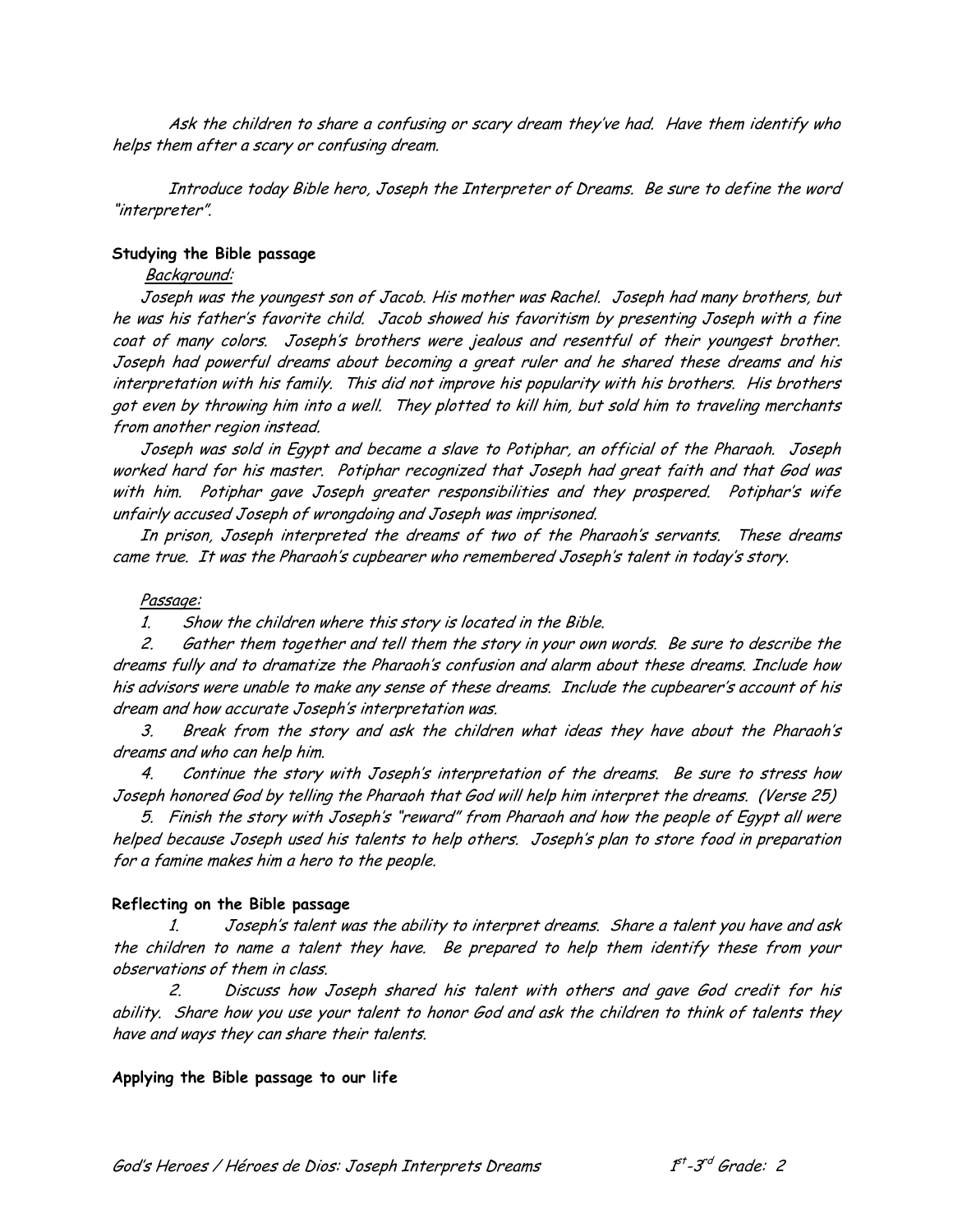1. Show the children the map of the world and where Joseph lived during this story. Describe the geography of Egypt and the importance of the Nile River to the people as a water source. Ask the children what happens to the people when they do not have enough water to drink or grow food.

2. Pharaoh's dreams described 7 years of plenty followed by 7 years of famine. Thanks to Joseph, the people had saved food so that they could survive times when there was less food. This issue may be one these children are personally familiar with. Ask them how their families, friends, and villages take care of each other. Ask them what they can each do to help one another (such as not being wasteful in times of plenty).

3. Show the children the different kinds of grain and identify foods that can be prepared from them.

#### Activities:

1. Have the children draw a picture of one of the Pharaoh's dreams. Show a picture of a cow and a stalk of grain in case they do not know how they look.

2. Have the children re-enact any portion of this story.

#### **Conclusion**

God has special work for each one of us. God wants us to use the gifts that God gave us. God loves us a great deal. When you come to church you learn about the love of God, but you also learn that we human beings sin and that this becomes a barrier for our connection with God. This week, let's ask God to help us overcome that barrier through Jesus. In this way, we can use the gifts God has given us. Conclude with prayer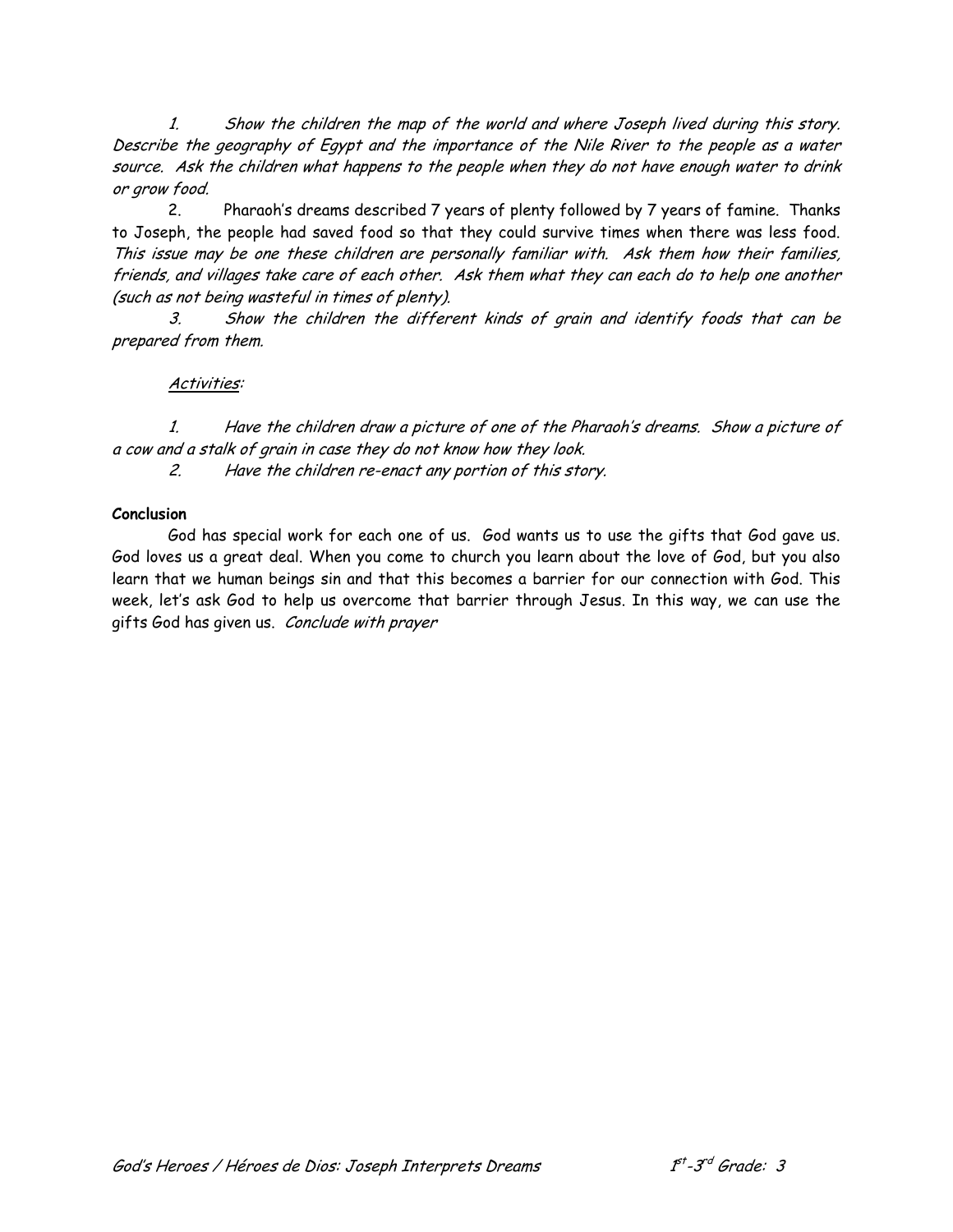# **GOD'S HEROES: FROM ORDINARY TO EXTRAORDINARY!**

**Day:** Wednesday **1st-3rd Theme:** Queen Esther Saves Her People. **Lesson 3:** Esther the Brave Queen. **Bible reference:** Esther 3:12-13, 4:1-17, 5:1-4, 7:1-6, 10 **Memory verse:** Esther 4:14 For if you remain silent at this time, relief and deliverance for the Jews will arise from another place, but you and your father's family will perish. And who knows but that you have come to royal position for such a time as this? Est.4:14 (NIV) (use all or part of the verse).

# OBJECTIVE

 The student will know the story of Queen Esther, be able to tell about her bravery in defending her people, and will identify God's response to His people's fast.

# PREPARATION

- Seek God's direction in prayer, asking Him to give you wisdom and the right words so that students will understand the objective of this class.
- Pray also for the children that you will have in your class so that the Holy Spirit would move in the hearts of those with needs.
- For this class you will already know the children who have attended this week a little bit better; pray for them, especially for those you sense have the greatest needs. Ask the Lord to use you to help these children.
- Read the Bible passage many times so that you are very familiar with the plot that reveals the story of this young Jewish girl who would become queen.
- When possible, bring an illustrated Bible to the class and share the pictures with the children.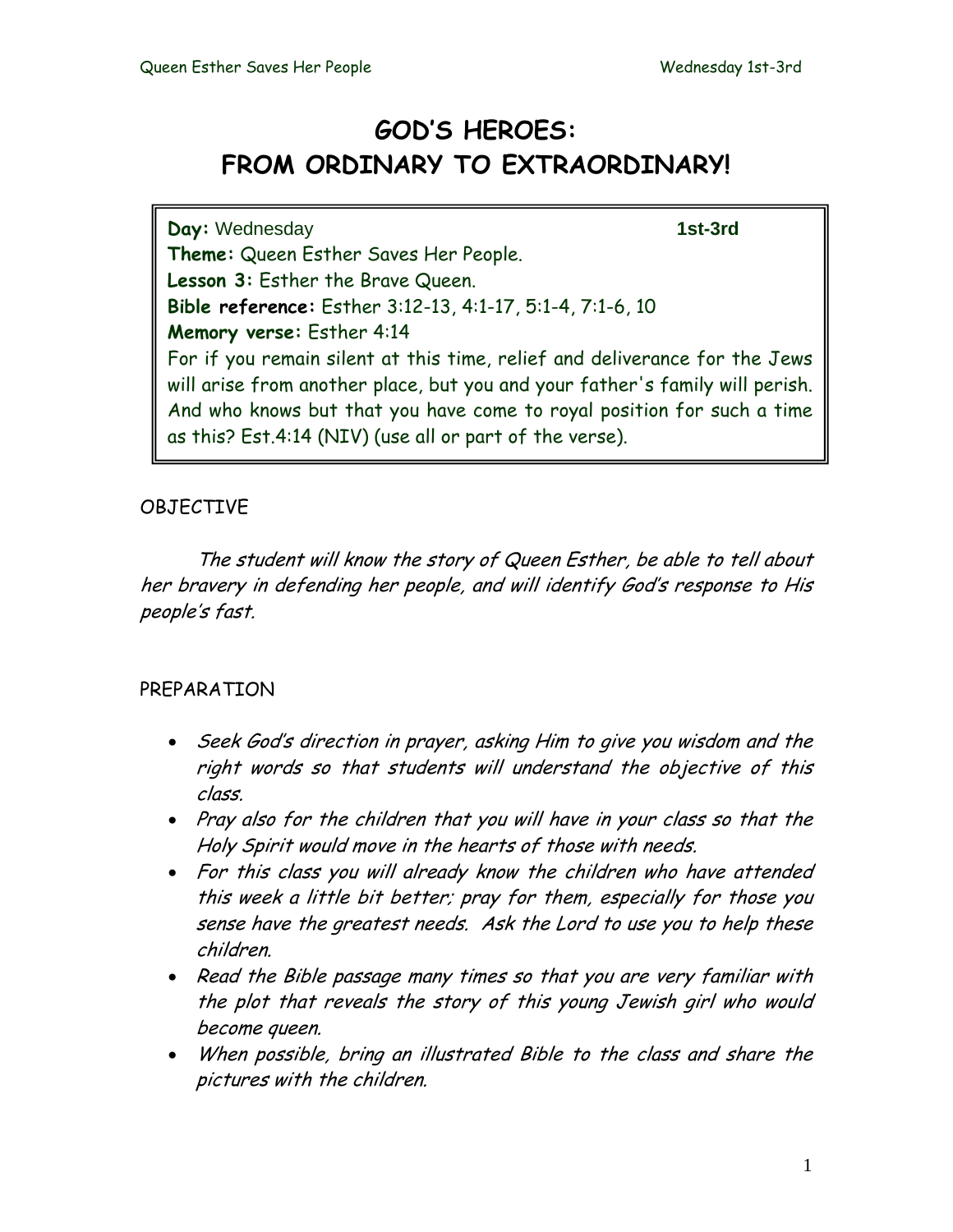- Rehearse the class many times to measure the timing, using visual aids related to the class for support. Make your class enjoyable and try to make each class different from those before. This keeps the children interested. (Remember that we can use flannel boards, puppets, figurines, or whatever objects we have available-it's only a matter of imagination and creativity).
- If there is enough time, you can act out the story with the children, allowing them to participate on the spot.
- Obtain all of the materials that you will use (pictures, flannel board, or dresses).
- Prepare the memory verse in a visual way (poster board, markers or figurines, etc). Learn it well so that the students see your example, and if possible, keep the text in the classroom every day.

# MATERIALS

Directions for making a cardboard box T.V.:

 1. Make a T.V. out of a cardboard box. Make a square-shaped hole for the screen (the size of an  $81/2 \times 11$  inch piece of paper).

 2. Make two holes in the top of the box and two holes in the bottom of the box-the top and bottom holes should be at the same position. Insert a paper tube (such as from a roll of aluminium foil) into the holes so that the tube goes in through the top of the box and comes out through the bottom.

 3. Print the scenes (at the end of the document) and glue the scenes end-to-end. Roll the lesson (divided into picture scenes) around the left-hand tube, and glue the first scene onto the right side of the tube. As you show the lesson, spin the tube so that the paper moves toward the right side of the box.

The images for this activity are at the end of the document.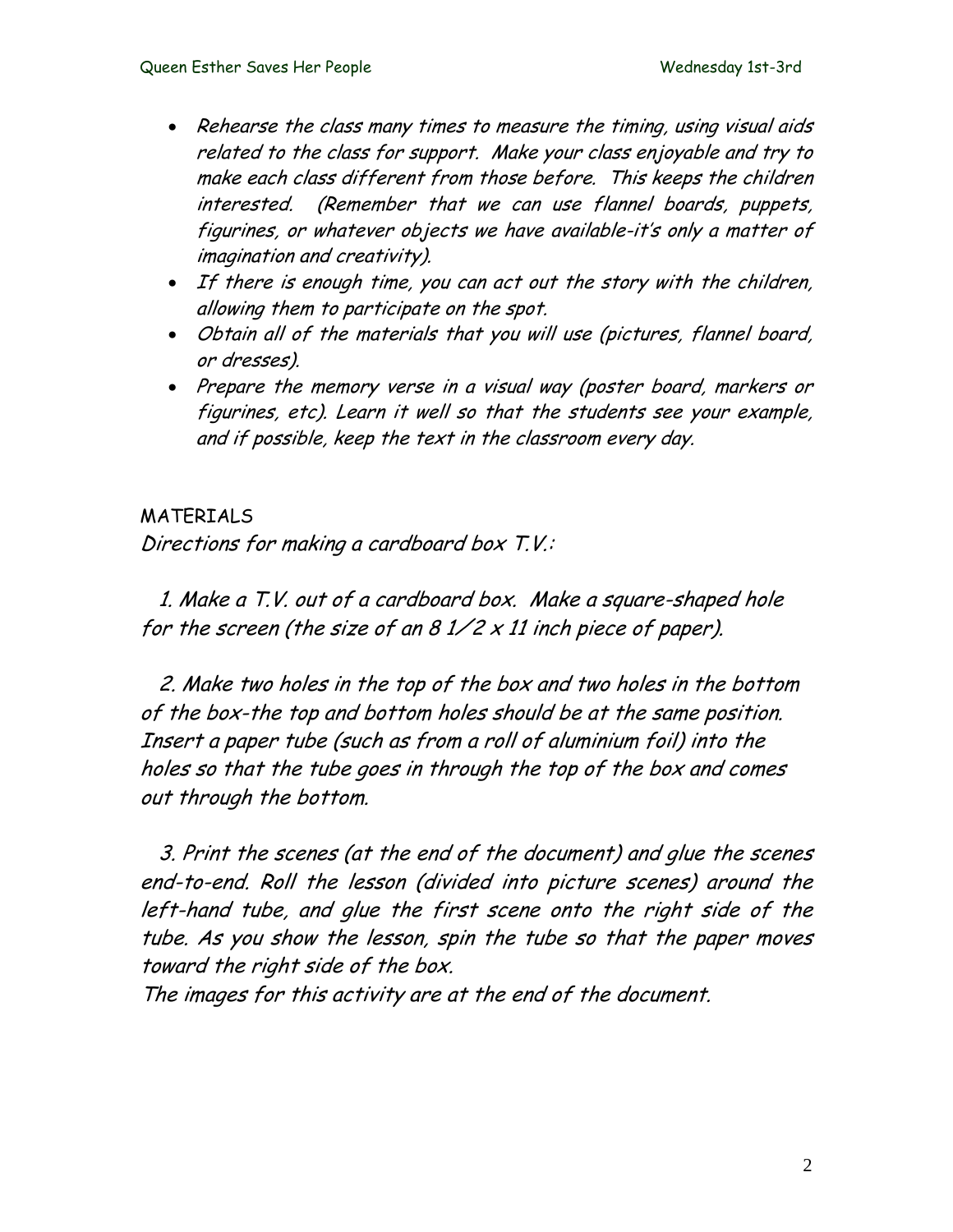#### BIBLICAL AND CULTURAL BACKGROUND

This happened during the time of King Ahasuerus who ruled over 127 provinces stretching from India to Cush (Esther 1). Some Jews were dispersed and scattered among the people of the land ruled by King Ahasuerus (Esther 3:8).

 At that time King Ahasuerus reigned from his royal throne in the citadel of Susa (Esther 1:2). There was in the citadel of Susa a Jew of the tribe of Benjamin named Mordecai who had been carried into exile from Jerusalem by Nebuchadnezzar King of Babylon (Esther 2:5-6). Mordecai had a cousin named Hadassah, who was also known as Esther (Esther 2:7; 2:15). Even though both the parents of Esther passed away she was brought up by cousin Mordecai who had taken her as his own daughter (Esther 2:7).

Esther, descendant of the tribe of Benjamin, from the house of Israel, was beautiful, lovely in form and features. The book of Esther describes the time when all the Jews in the 127 provinces of kingdom of Ahasuerus got relief from their enemies with the help of Queen Esther.

The story revolves around king Ahasuerus. It was the third year of his reign when he gave a banquet for all his nobles and officials. One of those days King Ahasuerus was in high spirits, and he asked for Queen Vashti to be brought before him, wearing her royal crown, in order to display her beauty to the people and nobles, for she was lovely to look at. But Queen Vashti refused to come into the presence of the King.

As a consequence of the Queen's conduct King Ahasuerus consulted his experts in matters of Law and justice. He inquired about what must be done to Queen Vashti, for she had disobeyed a royal commend. Foreseeing that the Queen's conduct would be known to all women in the Memucan kingdom, one of the wise advisors of the king predicted that women of the nobility would respond in the same way to all the nobles of the king. Therefore, disrespect and discord amongst men and women would have no end in the kingdom. In this context, Memucan proposed that Vashti should never again enter the presence of king Ahasuerus, and that the King would give her royal position to someone else who was more worthy than she. As a result, all women would respect their husbands, from the least to the greatest.

The King and his nobles were pleased with this advice, so the king did as Memucan proposed. Beautiful girls were selected in every province of the kingdom. The one who pleases the king would become Queen instead of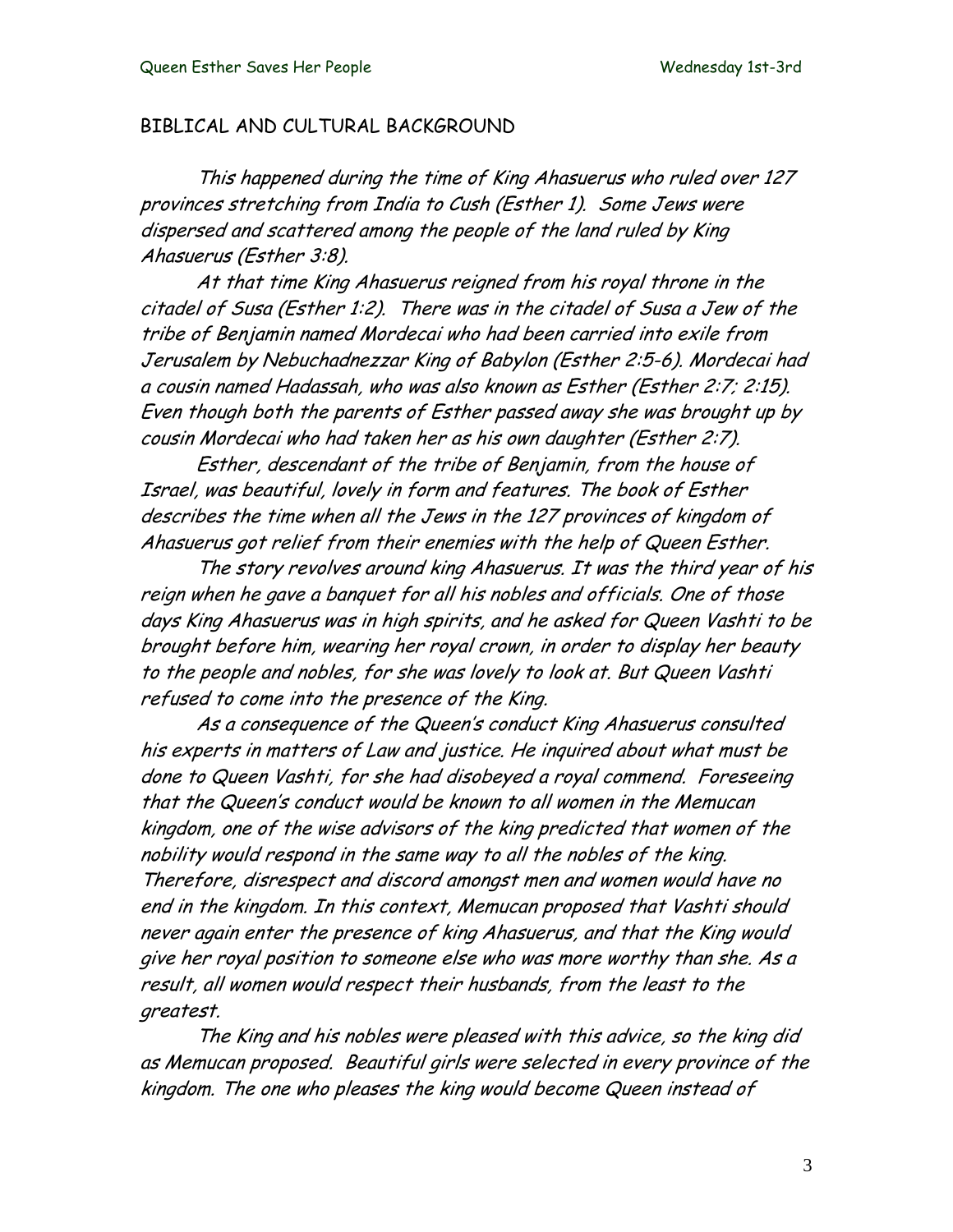Vashti. Once chosen, a girl had to complete 12 months of beauty treatment before she was taken to the presence of the King.

Esther was selected amongst the beautiful girls of the kingdom. She was put under care of Hegai, who was in charge of the women in the Harem at the citadel of Susa. Esther pleased him and won his favor. He took good care of her and moved her to the best place in the Harem. When the time came for Esther to go to the King she followed Hegai's advice. Esther won the favor of everyone who saw her. The King was attracted to Esther more than to any other woman, and she won his favor and approval. He set a royal crown on her head and made her Queen instead of Vashti.

In those days two of the king's officers who guarded the doorway conspired to assassinate King Ahasuerus. Mordecai found out about the plot and told Queen Esther, who in turn reported it to the king, giving credit to Mordecai. And when the report was investigated and found to be true, the two officials were hanged on a gallows. At this time Mordecai would not receive honor or recognition for saving the life of the king.

After these events, King Ahasuerus honored Haman, elevating him and giving him a seat of honor higher than that of all the other nobles. The king commanded that all the royal officials at the king's gate should kneel down and honor Haman. This they did, except Mordecai, for he said he was a Jew. Haman was enraged because of the conduct of Mordecai and looked for a way to destroy all Mordecai's people, the Jews, throughout the whole kingdom of Ahasuerus. To do so Haman spoke to the King. Haman told king Ahasuerus about the existence of people in the kingdom whose customs were different from those of all the other people and who wouldn't obey the laws of the king. He persuaded king Ahasuerus into issuing a decree to destroy them.

From this moment on, Esther would use her gifts and wisdom to save all the Jews in the 127 provinces of the kingdom of Ahasuerus from those enemies who sought to annihilate them- young and old, women and childrenin a single day.

#### INTRODUCTION

• Welcome each child to the class and introduce the new children. Always demonstrate how happy you are to be with them again to continue learning about God.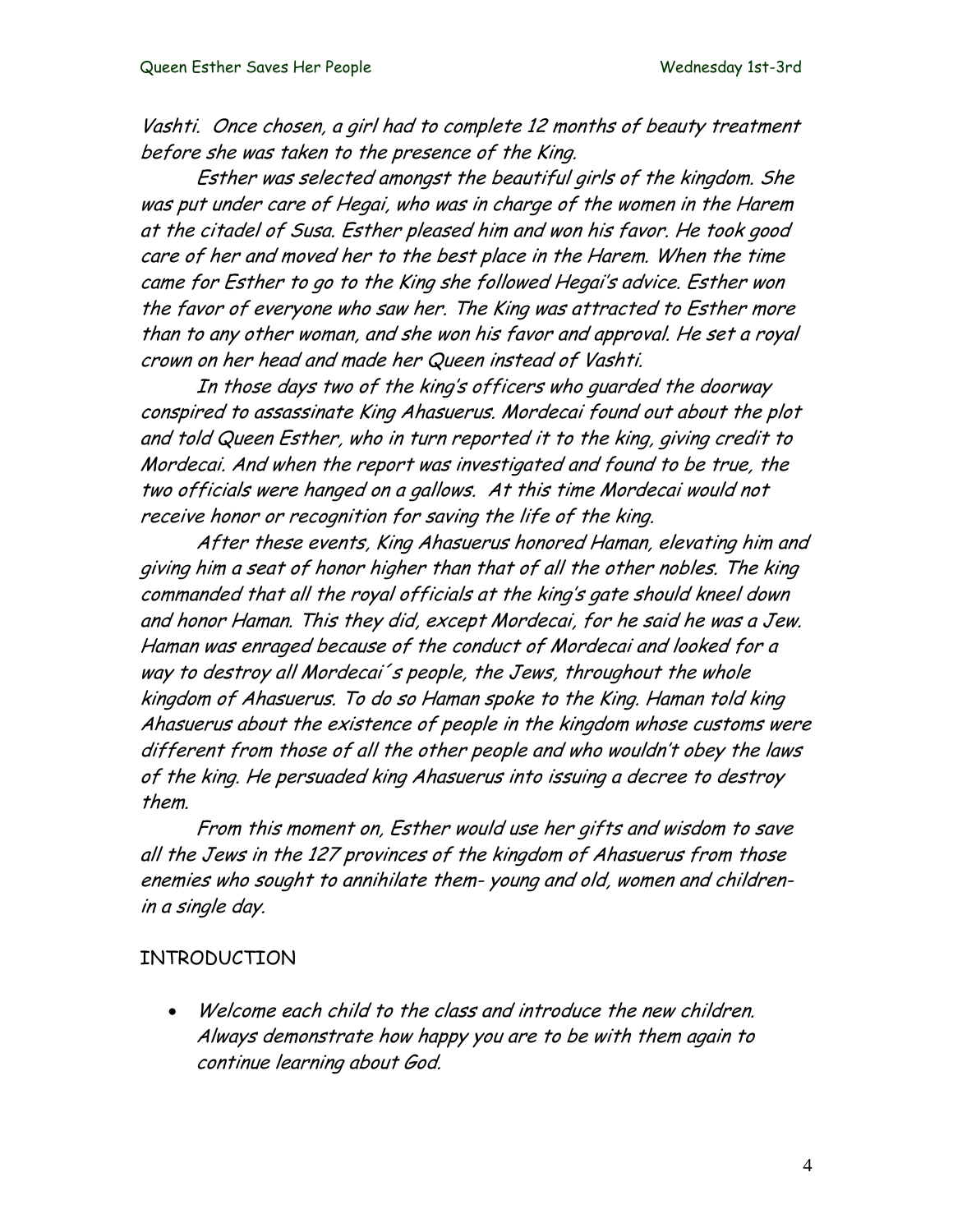- Sing the welcome song (if you taught one) and pass the attendance list.
- Don't forget to remind the students of the general theme of the VBS-God's Heroes: From Ordinary to Extraordinary!"
- Review the verses you've already memorized and the titles of the previous classes.
- Present the title and key verse of today's class.
- Say a prayer for all of the children who have been blessed in coming to the VBS. Give thanks to God for what has been learned and for this lesson.
- Note: try to maintain eye contact with each student, preferably seating them in a semicircle.

### TEACHING THE CLASS

The Bible tells us the story of a young and very nice girl who was orphan (she did not have parents), but she had a cousin named Mordecai who took care of her and raised her. What do you think the life of a person who does not have parents is like? Listen to children's comments. They were living in a country very far from his and her mother land since they were Jewish, where there was a king called Ahasuerus. He was a king who had many friends. One day invited them to his palace to a great banquet.

This king during a party in his palace, called his queen Vashti in order that his friends meet her but she did not want to come to him. His friends advised him to take the throne from Vasti and to look for another woman in order that she may become his queen. Then the King chose Esther from among other women in order make her his queen, though he did not know that she belonged to the Jewish nation.

The king loved Esther more than any of the other women, and she won his favor and approval more than any of the other virgins. So he set a royal crown on her head and made her queen instead of Vashti And the king gave a great banquet, Esther's banquet, for all his nobles and officials. He proclaimed a holiday throughout the provinces and distributed royalty gifts.

 In the God's perfect plan she passed from being a simple orphan to occupying the royal throne. Her cousin told her that she should not declare her origin yet. Even though she was the queen, she was obeyed her cousin.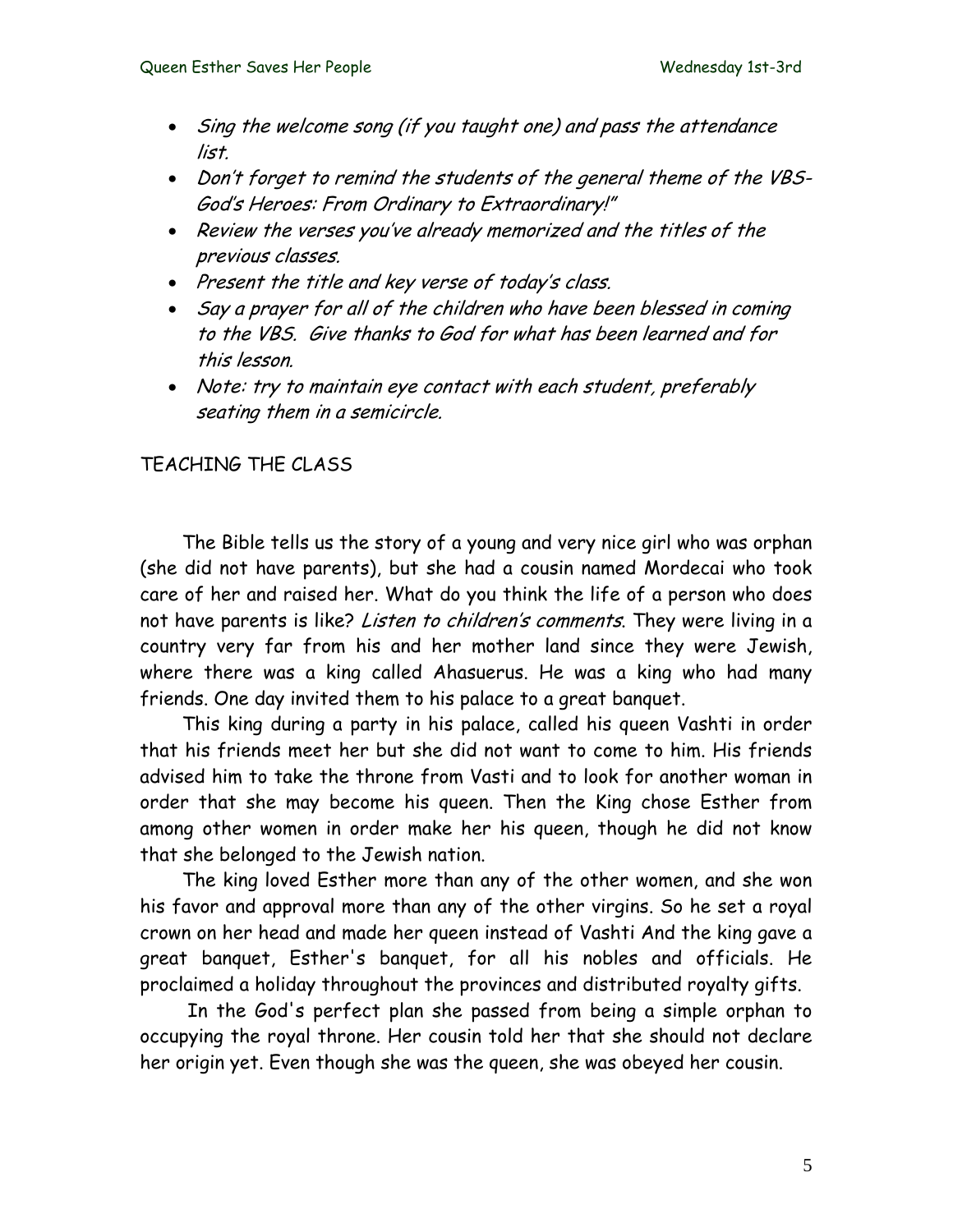During that time Mordecai was sitting at the king's gate, and two of the king's officers who guarded the doorway became angry and conspired to assassinate King Ahasuerus. But Mordecai found out about the plot and told Queen Esther, who in turn reported it to the king, giving credit to Mordecai. And when the report was investigated and found to be true, the two officials were hanged on the gallows. All this was recorded in the book of the annals in the presence of the king.

But at this moment, Mordacai was not honored nor received recognition for saving the life of the king.

Haman was one of the King's officials. All the royal workers at the king's gate bowed down and paid homage to Haman, for the king had commanded this concerning him. But Mordecai would not kneel down or pay him homage. When Haman saw that Mordecai would not kneel down or pay him homage, he was enraged. Yet having learned who Mordecai's people were, he scorned the idea of killing only Mordecai. Instead Haman looked for a way to destroy all Mordecai's people, the Jews, throughout the whole kingdom of Ahasuerus. Then Haman said to King Ahasuerus, "There is a certain people dispersed and scattered among the peoples in all the provinces of your kingdom whose customs are different from those of all other people and who do not obey the king's laws; it is not in the king's best interest to tolerate them. If it pleases the king, let a decree be issued to destroy them, and I will put ten thousand talents of silver into the royal treasury for the men who carry out this business."

 So the king took his signet ring from his finger and gave it to Haman son of Hammedatha, the Agagite, the enemy of the Jews. "Keep the money," the king said to Haman, "and do with the people as you please."

Haman ordered an edict punishing the Jewish people because Mordecai would not pay homage to the king nor kneel before him. When Mordecai found out about this, he covered himself with ashes, put on clothes for mourning, and went out of the city shouting bitterly. Since no one was allowed to enter the palace dressed for mourning, he only made it to the king's door (he did this as a protest), and sent Hathach, a eunuch, (servant, employee) to tell Esther everything that was happening. (Explain to the children that at that time the queen was not allowed to present herself before the king without being summoned, for it could cost her her life). So Esther explained that she could not present herself before the king because she would be putting her life in danger, unless the king reached out with his scepter as a sign that he would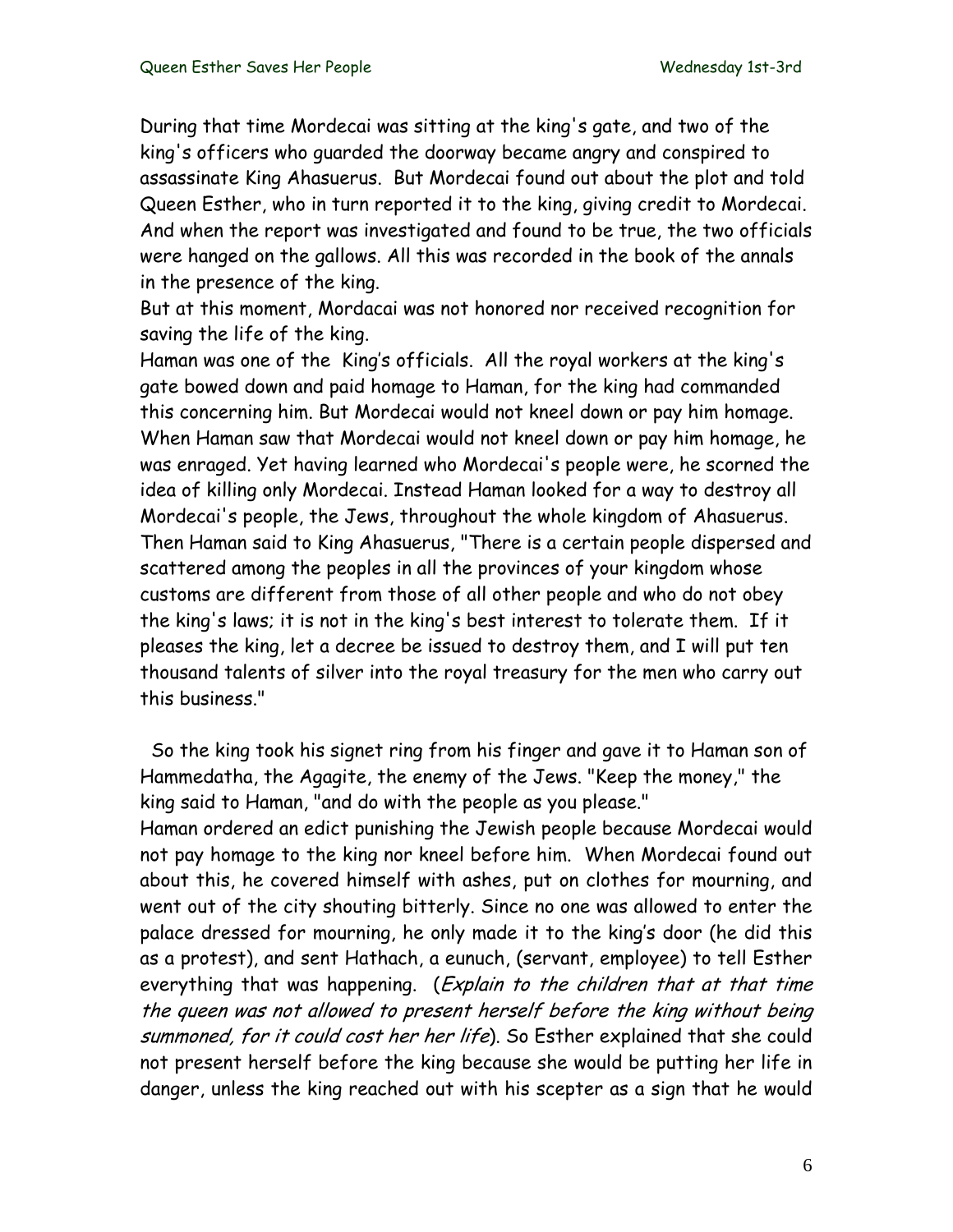spare her life. When Mordecai heard this he reminded her that despite being the queen she was also part of the Jewish people, and that it was possible that God had put her there in order to do something for them. Esther sent word to Mordecai to gather all the Jews that were in Susa to pray and fast for her for three days, without eating or drinking anything. She would do the same, and at the end of the three days she would present herself before the king. It didn't matter to Esther that she would be risking her life-she was certain that God would hear the prayers of His people. Esther said that she would do this, even though it went against the law. She said, "If I die, then I die". So Mordecai did what Esther had asked. Esther put on her royal robes and presented herself before the king. She was asking for her people to be freed from death. When he saw her, the king the king reached out his scepter as a symbol of pardon. What's more, he asked her what her petition was, saying, "even if you ask for half of my kingdom I will give it you!" If it pleases your Majesty, come today to the banquet that I will give in your honor, and also bring Haman. The king immediately had Haman sent for in order to fulfill Esther's request. So the king and Haman attended the banquet given by Esther, and being there he asked her, "What is it that you want?" And he told her again that even if she asked for half of his kingdom he would give it to her. Esther replied, "My wish and petition, if I have earned your Majesty's favor, is that you and Haman come to the banquet that I will give tomorrow, and then I will give my answer." (Remind the students that before Esther did all this, she had been praying and fasting along with Mordecai and the Jewish people). "On the second day, the king and Haman went to Queen Esther's banquet, and while they were enjoying themselves the king asked the queen again what her petition was. She replied, "If I have earned your Majesty's favor, and if it seems fitting to you, mi wish is that you grant me my life. My petition is that you would have compassion on my people, because both I and my people have been sentenced to be extermination, death, and annihilation. If only we would have been sold as slaves I would have stayed quiet, for such anguish would not be motive for disturbing your Majesty. (Show the children how Esther acted with humility before the king, even though she was the queen). King Ahasuerus asked Queen Esther, "Who is he? Where is the man who has dared to do such a thing?. Esther said : Is Haman" Then the king answered as to what would be done with Haman. Haman was punished and sent to be hanged on the same gallows that had been prepared for Mordecai.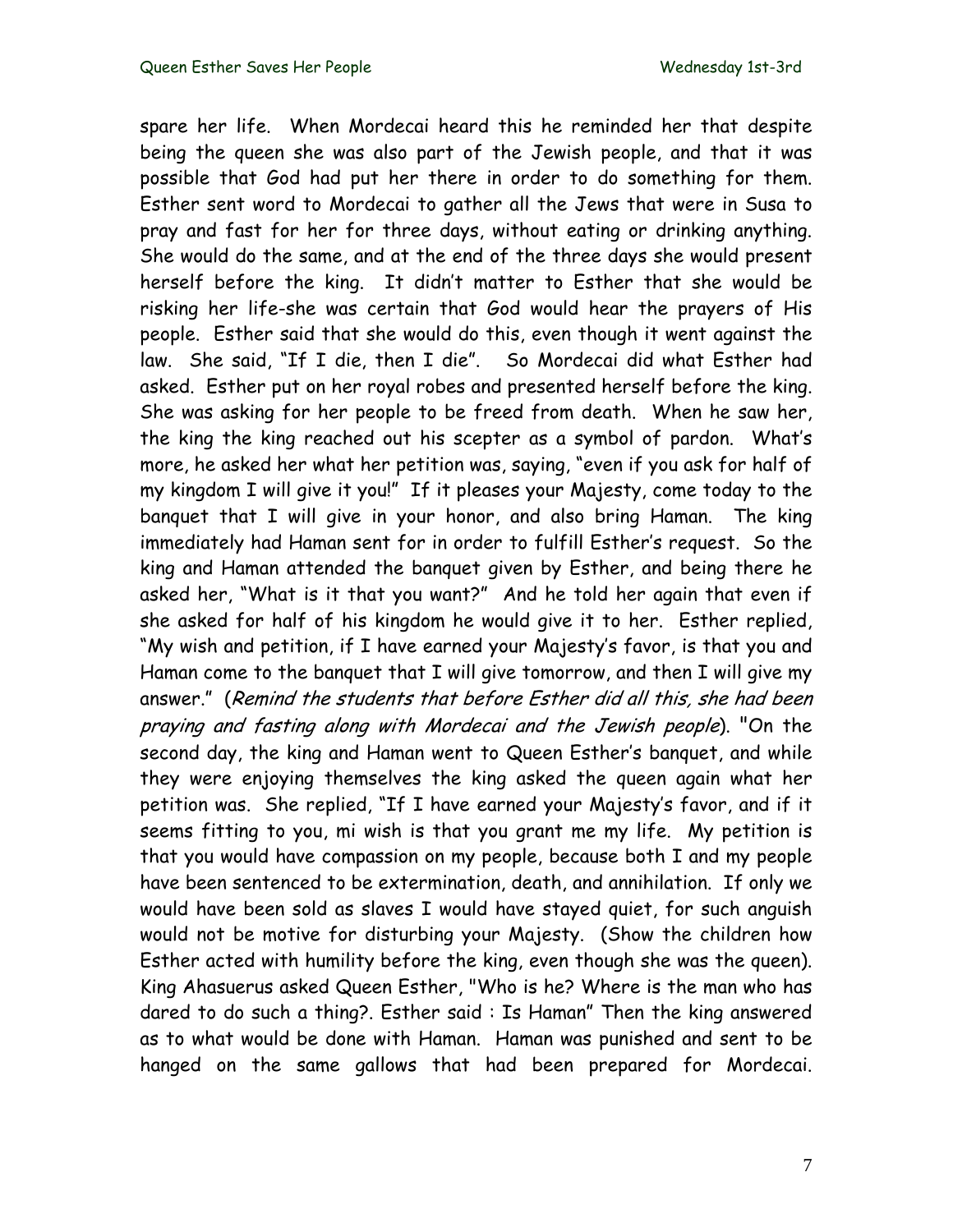(Emphasize how God takes care of His children and gives us solutions to our worries and dangers).

### REFLECTING ON THE PASSAGE

Esther acted with faith, along with her people, in prayer. Faith brings us to conviction, which brings us to action, which results in blessing. The result is up to God. Remember that God will not abandon us, and He always protects His people. Everything that happens is guided by Him and is for our good. God uses ordinary people to do extraordinary things, just as in this story He used Esther, who was just like you and me. She became queen and saved the lives of an entire people, and she accomplished all this by trusting in God.

#### OPTIONAL ACTIVITY 1

Act out the moment in which Esther speaks to the King while the people fasted. Choose a person to be Queen Esther and one to be King Ahasuerus. Bring some costumes, crowns, etc. Then ask the rest of the class to be the people of God, on their knees praying while Esther spoke with the King. Help the group take turns so that several or all the students get a chance ot have the roles of Esther and Ahasuerus

OPTIONAL ACTIVITY 2

Complete the sentences at the end of the document.

## APPLYING THE MESSAGE

Can you imagine what it must feel like to be orphaned with out parents to take care of you? Esther was an orphan but had a cousin who took care of her and taught her to trust in God. Esther completely trusted her cousin. When her cousin asked her to protect the Jewish people, she took a great risk to do so.

Have you ever obeyed your parents to do something that scared you, but since your parents were asking you to do it you did it anyway? Esther was not afraid to face the danger of speaking to the King without permission. The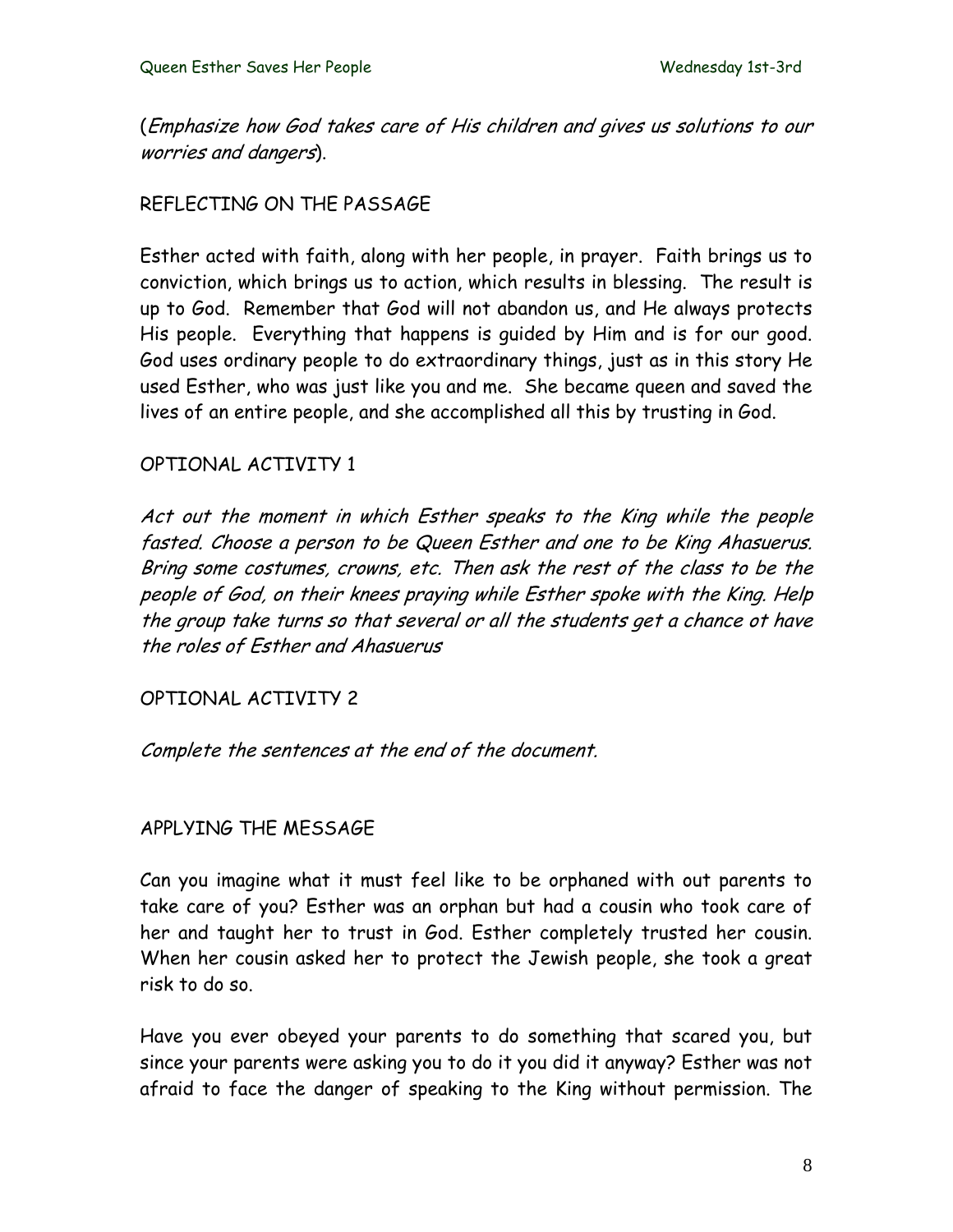rule was that if the king did not extend his scepter to her, she ran the risk of being executed by order of the king.

Have you ever prayed for God to help you when you had a big problem? Have you seen your parents pray when they had a big decision to make? God listens to the prayers of God's people. The story tells us of a special way of praying. It's called Fasting. Do you remember what I told you fasting was? It is not eating in order to focus on praying to God. It is a very special way of praying and God listens to these prayers because they show how serious the people who are praying are. God heard the cry of his people praying, and God made the king to extend his scepter towards Esther and therefore sparing her life. Esther not only accomplished this, but also got the king to order the Jews to be able to defend themselves and be saved. As a result, the Jewish people had light, joy, happiness and honor in a foreign land.

#### **CONCLUSION**

We need to imitate Esther's decision and courage, which brought peace and wellbeing. We need to be ready to help others. God will make us decisive, courageous and extraordinary people if we trust in God.

Do you want to be an extraordinary person? God makes ordinary people to become extraordinary, just like the lesson. God wants to be in your heart and make you a part of God's family.

I invite you to surrender your life to Christ, confess your sins, and ask God for forgiveness. If you have a positive response from any children, ask them to stay for a moment and finish presenting the plan of salvation. If you can't do it yourself, ask another teacher for support in doing so. (If possible, get the full names and addresses of these children).

Conclude the class with prayer, giving God thanks for Jesus and for the members of the class.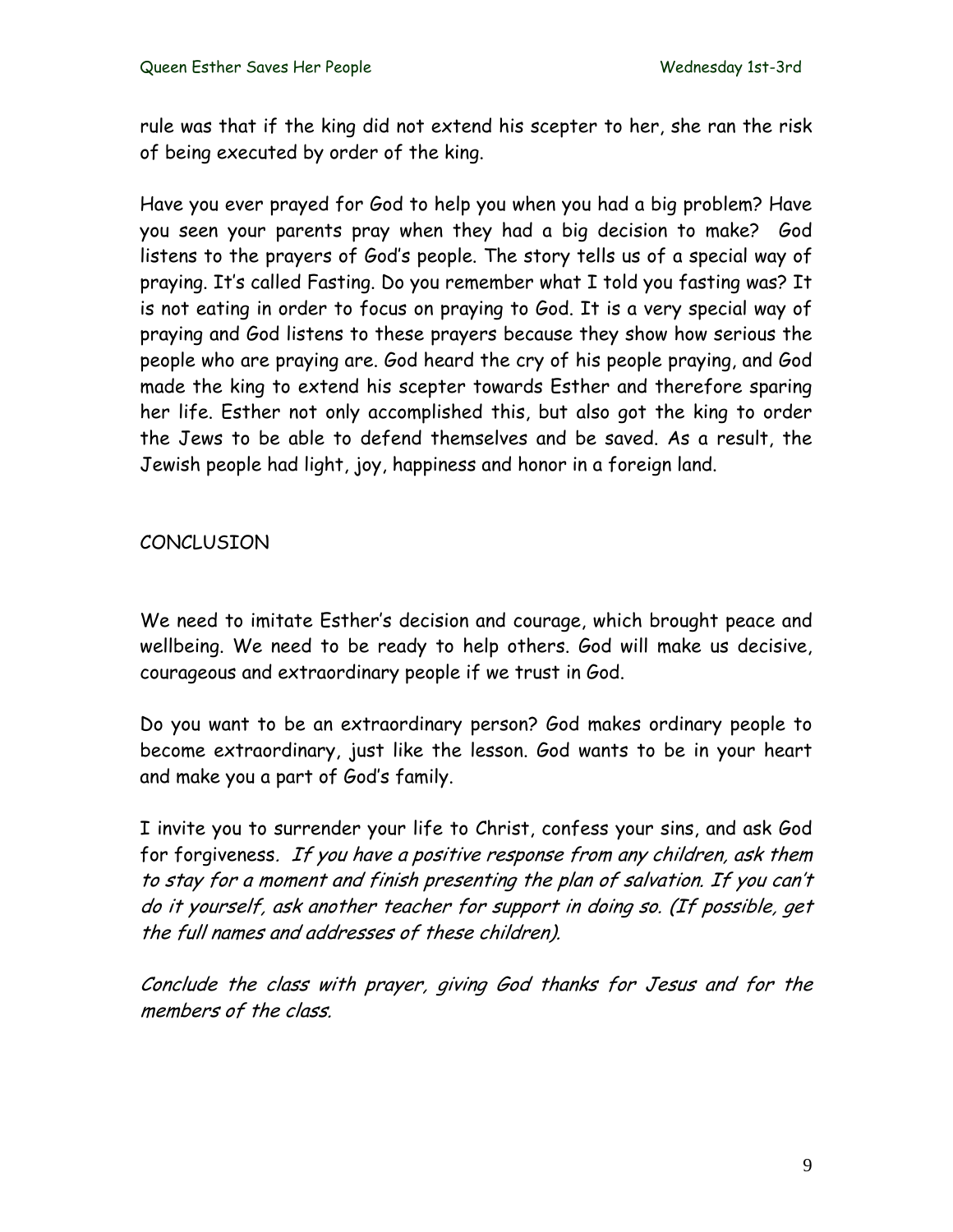# Lesson 3 1-3 Grade

# A completar Complete the following sentences

| Ester era una joven                 |    |
|-------------------------------------|----|
| (Esther was a young woman)          |    |
|                                     |    |
| (Ahasuerus was a )                  |    |
|                                     |    |
| (Vashti was)                        |    |
|                                     |    |
| (Mordecai was uncle of)             |    |
| le tenia coraje a Mardoqueo         |    |
| ( Was (has) anger to Mordecai)      |    |
| la esposa de Aman se llamaba_       |    |
| (Haman's wife was)                  |    |
|                                     |    |
| (the king held out the  to Esther)  |    |
|                                     |    |
| Aman<br>judia<br>cetro<br>rey       |    |
| scepter King<br>jew<br>Haman        |    |
|                                     |    |
| destronada<br><b>Zeres</b><br>Ester |    |
| Zeresh desposed Esther              |    |
|                                     | 10 |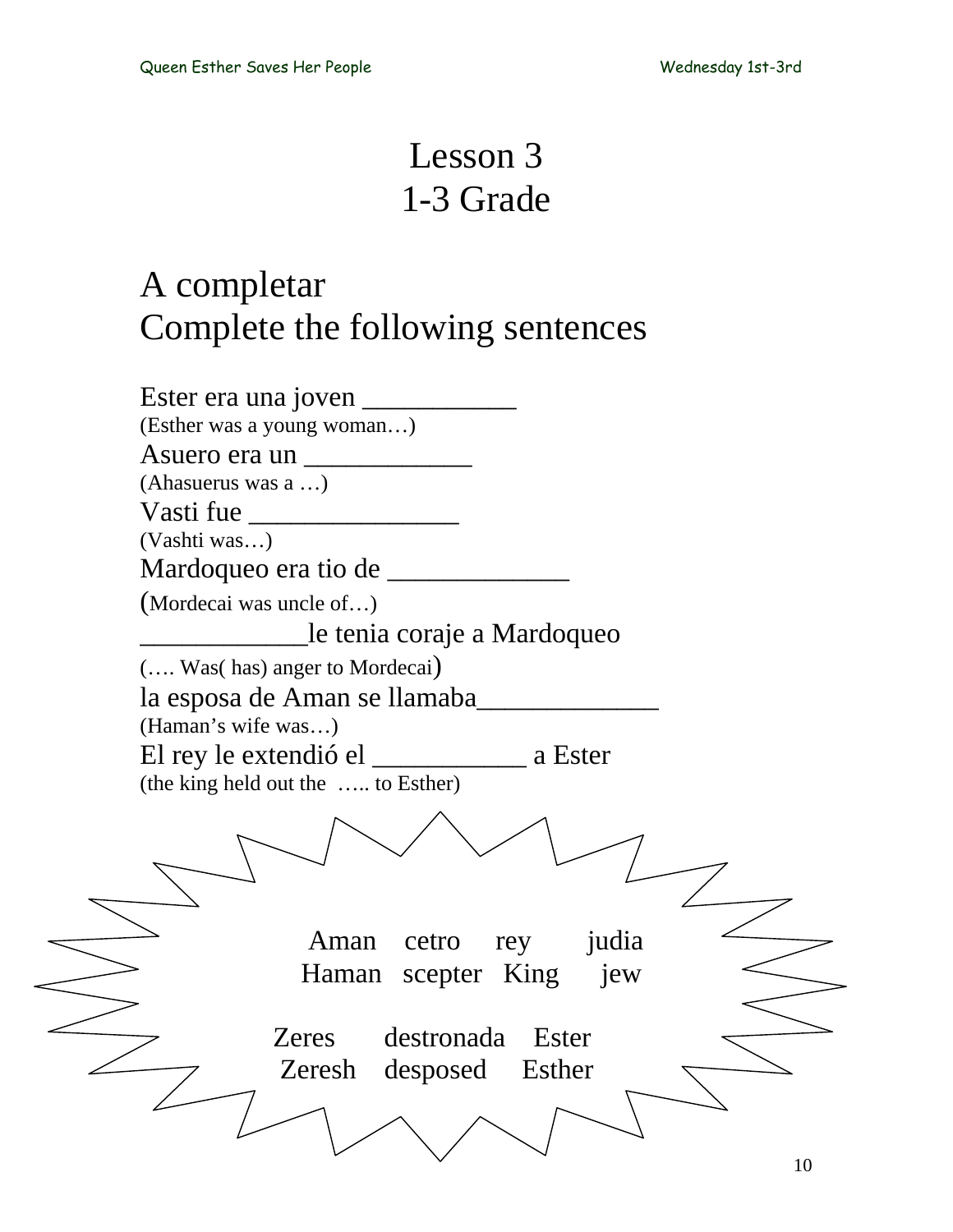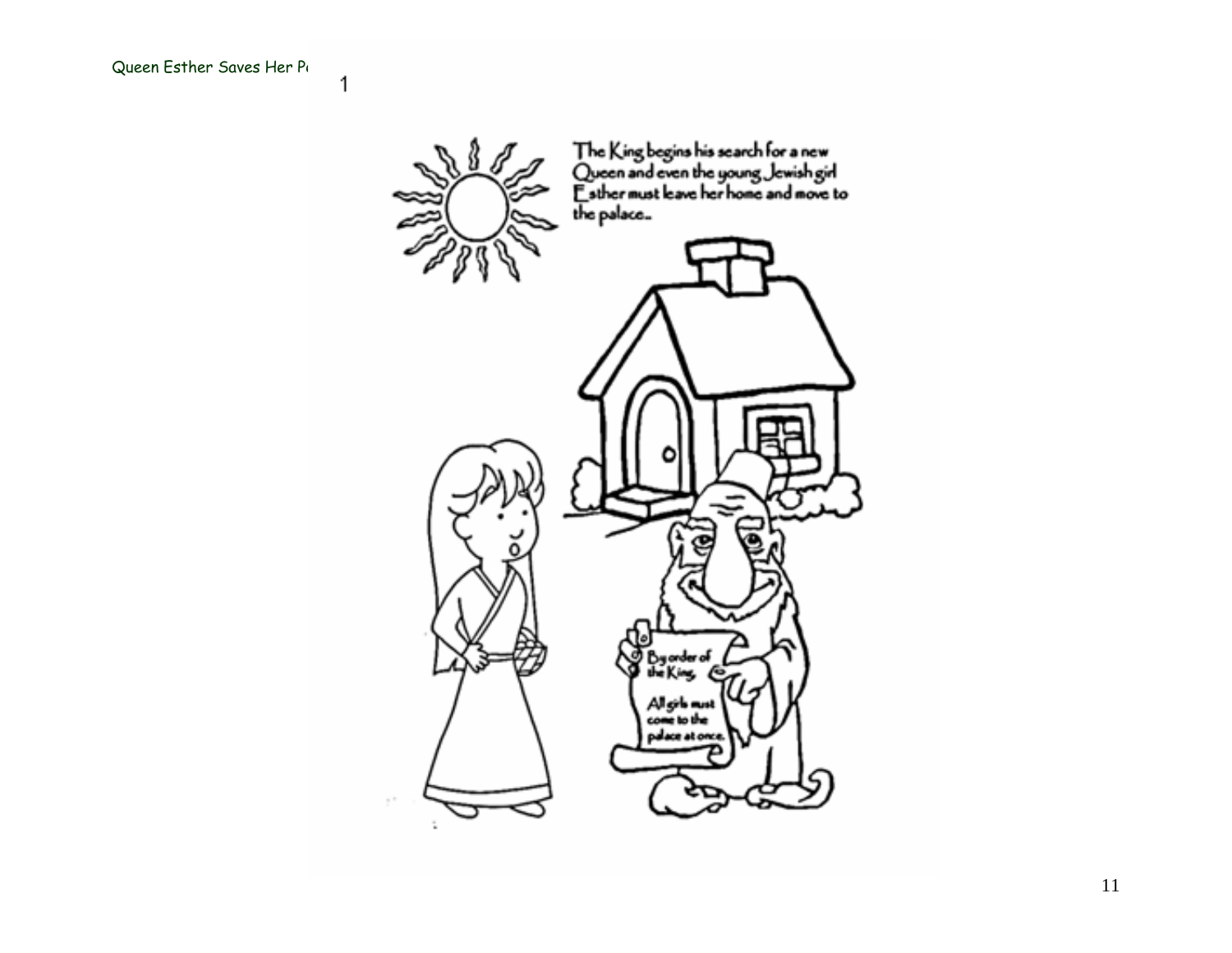$\sqrt{2}$ 

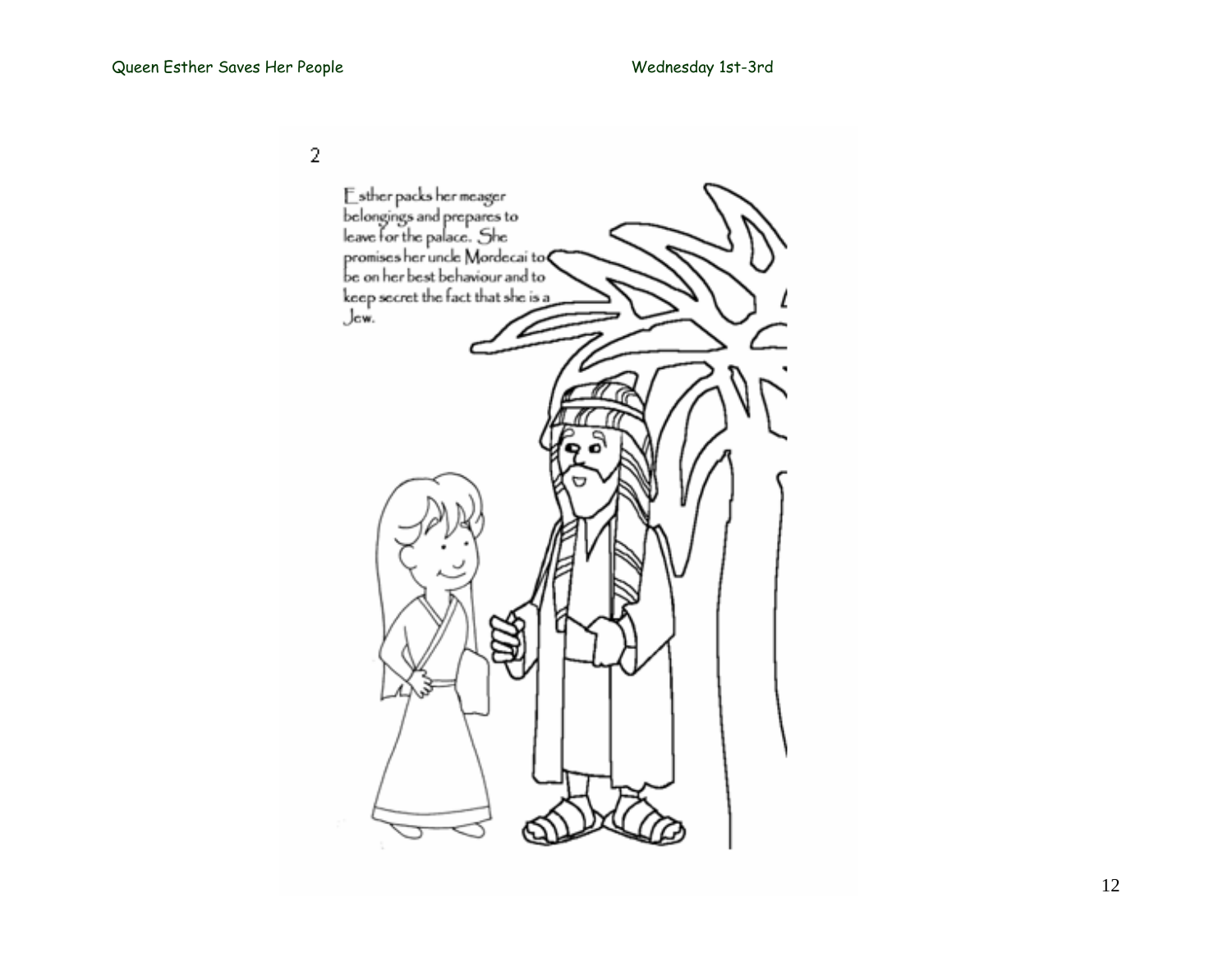$\overline{3}$ 

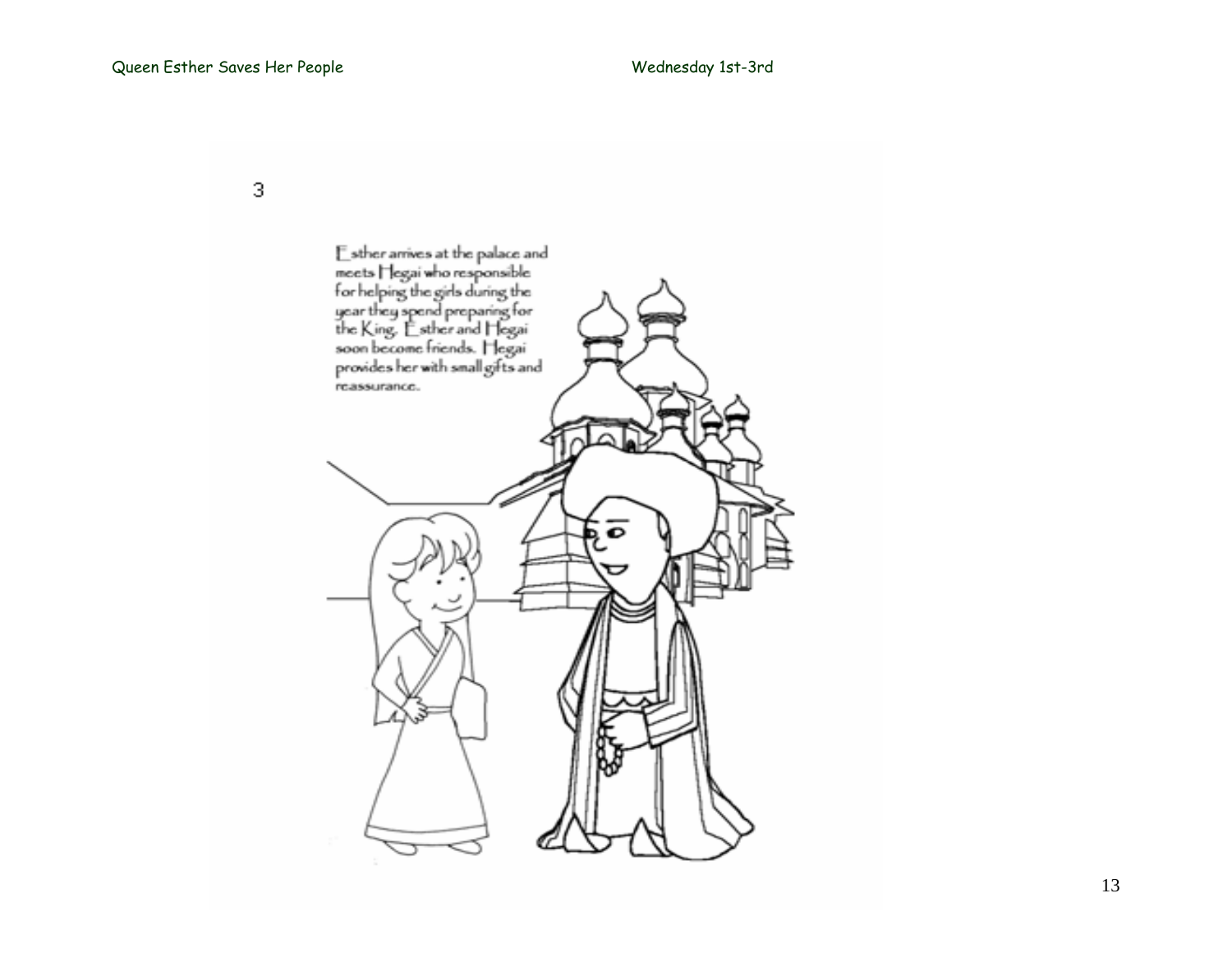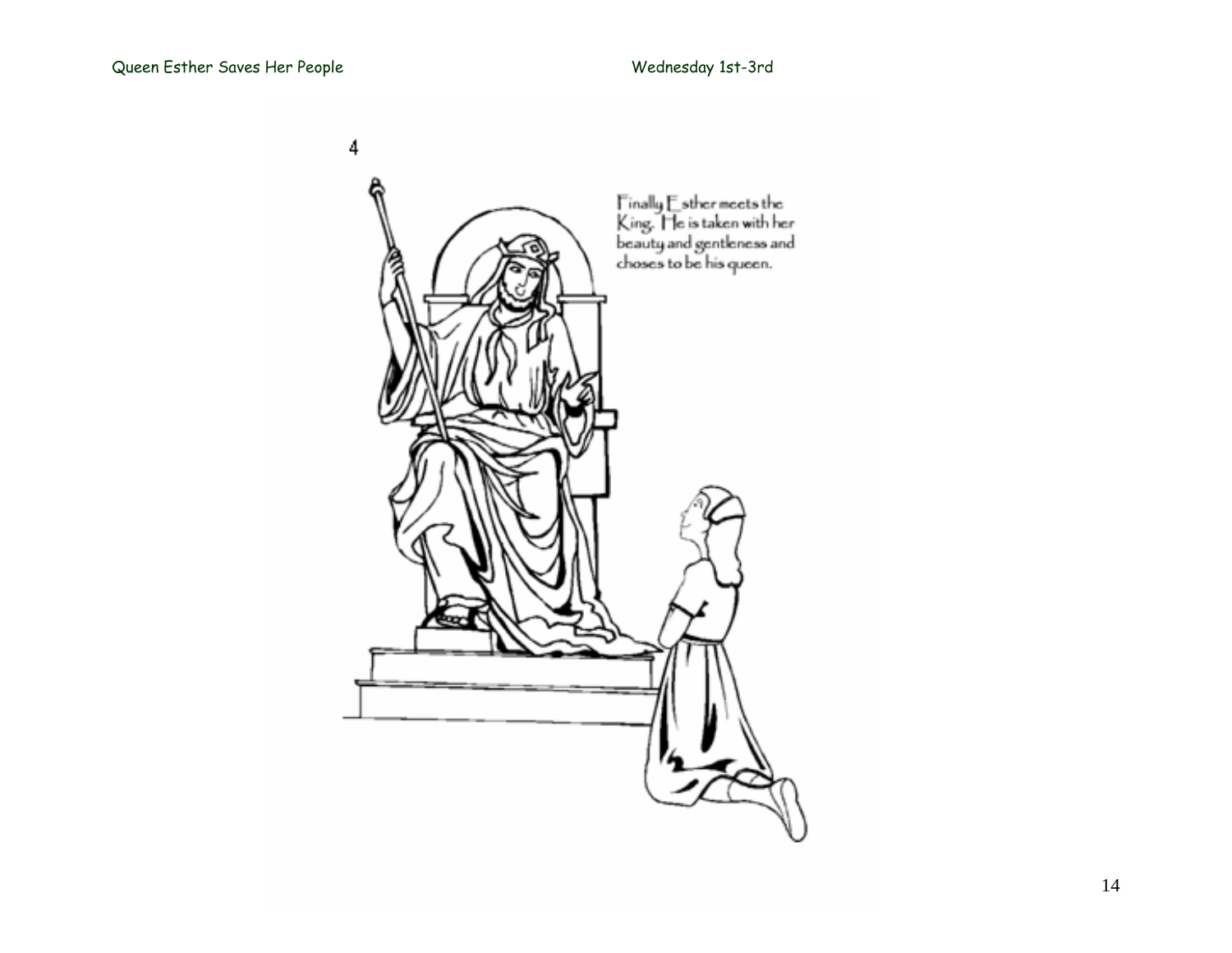$\overline{5}$ 

Mordecai overhears Bigthan and Terish plotting to kill the King. He quickly tells Esther<br>who passes the word onto the King and saves him.

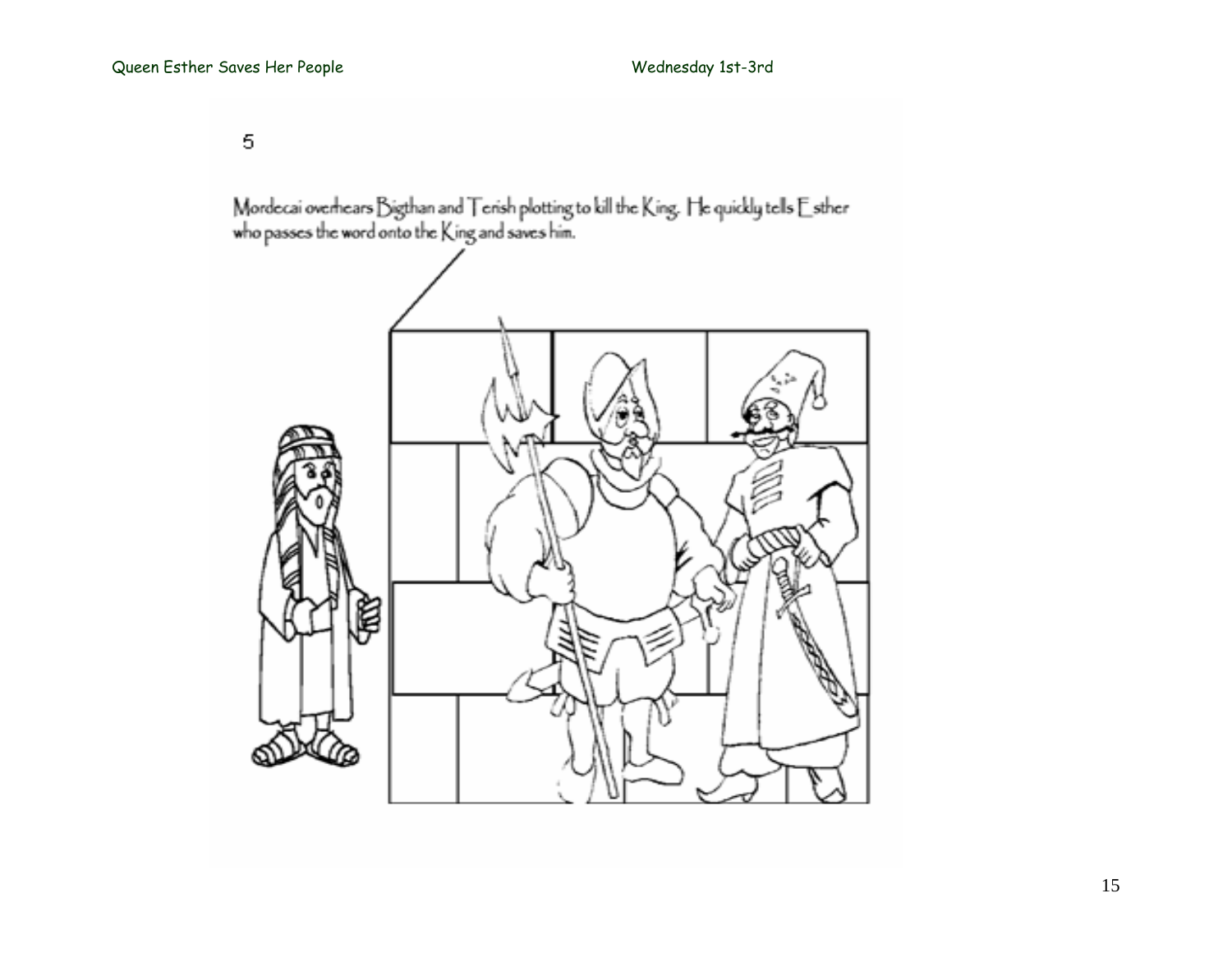6

Haman, a cruel little man and one of the King's closest advisors was angry that Mordecai<br>wouldn't bow to him. He listed all the "important things" he'd done for Persia, but Mordecai<br>still refused. As revenge, Haman convinc land.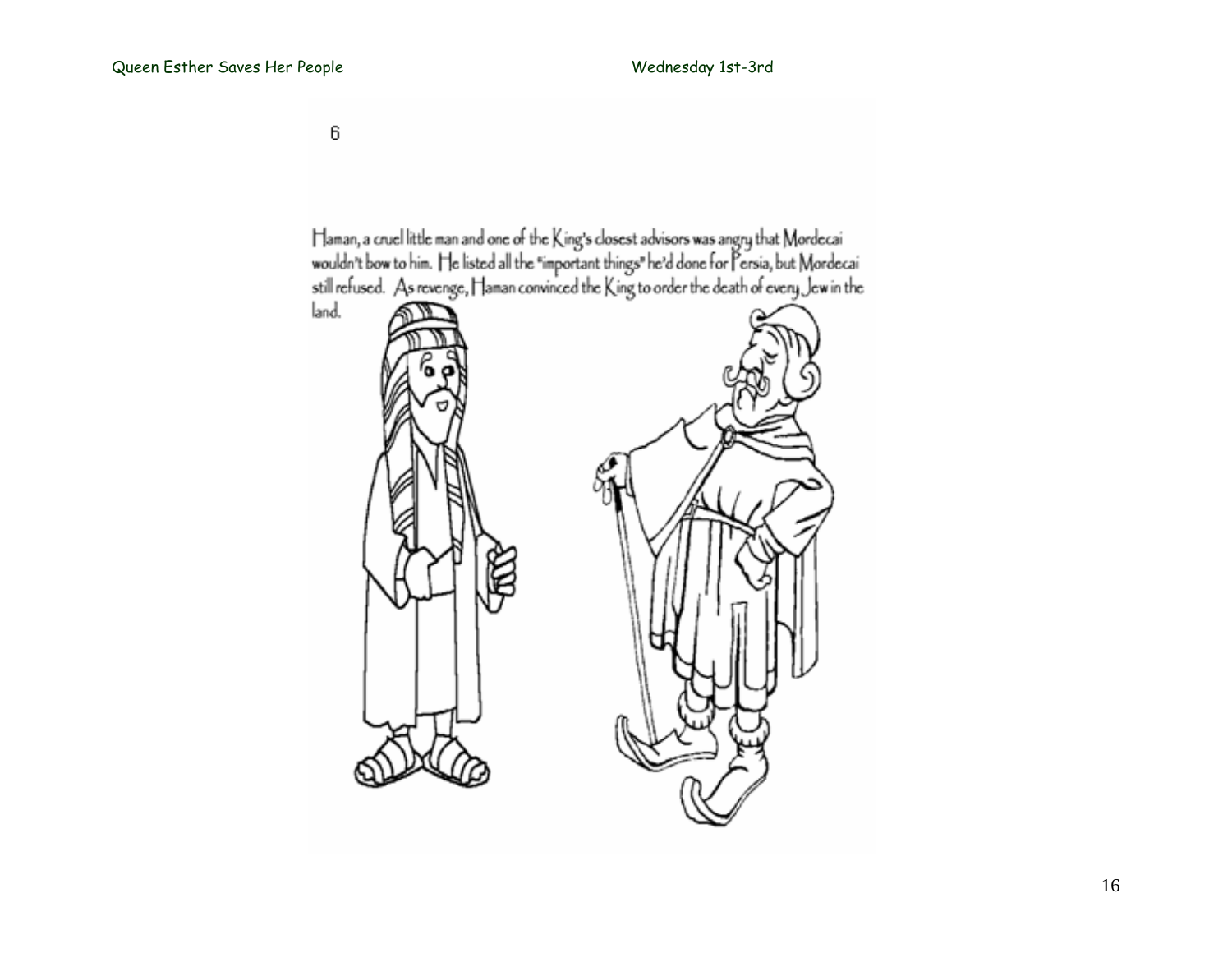$\overline{I}$ 

Estherfasts and prays for three days and then gathers up the<br>courage to go and see the King. She invites the King and Haman to<br>a feast two nights in a row. At the second banquet she confesses<br>that she is a Jew and foils Ha

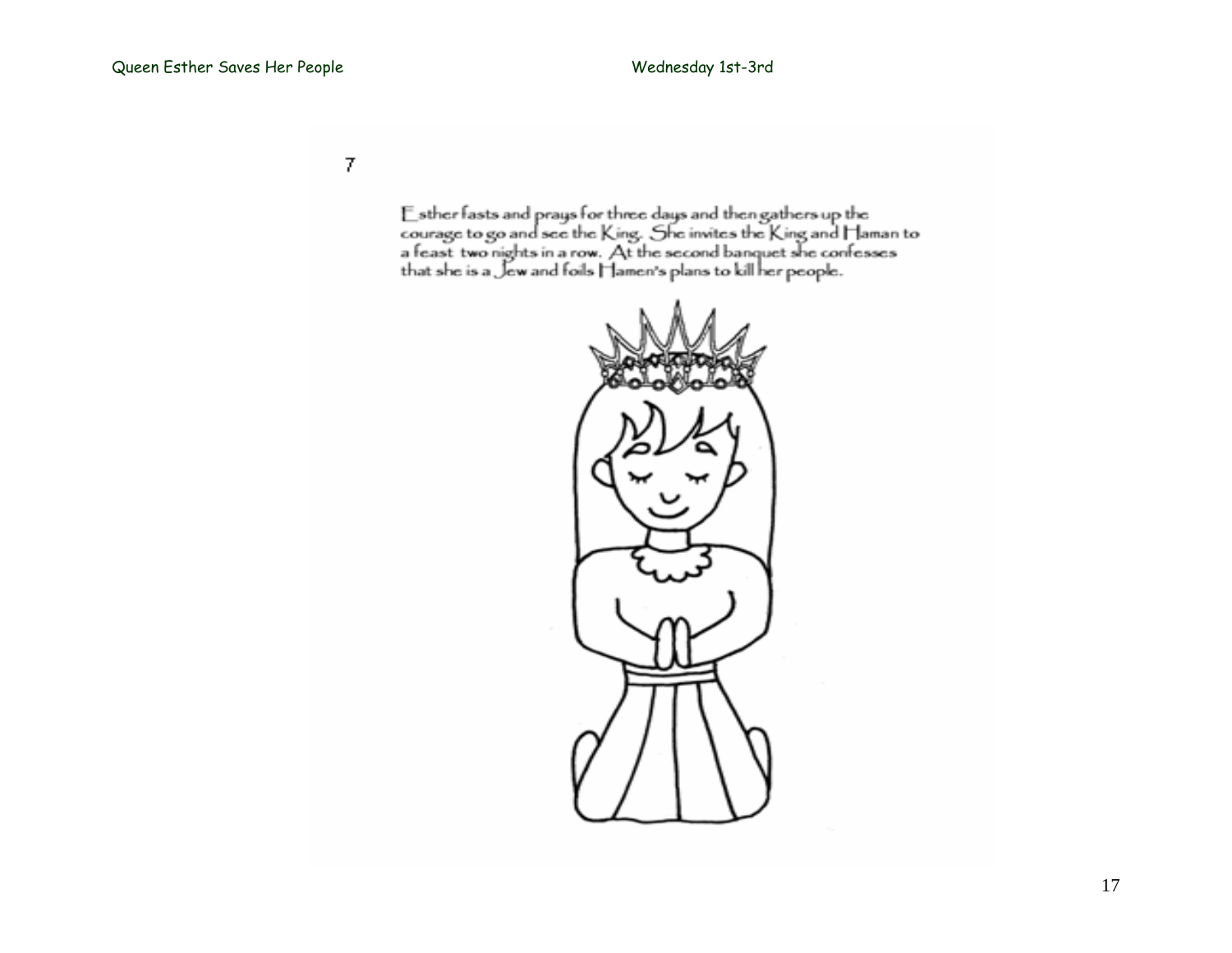# God's Heroes: From Ordinary to Extraordinary… Héroes de Dios: De Ordinario a Extraordinario…

# **Mary prepares to serve God**  Day Four 1<sup>st</sup> to 3<sup>rd</sup> Grade

| THEME:                | God makes us extraordinary when God chooses us to do special things.   |
|-----------------------|------------------------------------------------------------------------|
| <b>BIBLE PASSAGE:</b> | Luke 1:26-38                                                           |
| MEMORY VERSE:         | Then Mary said, "Here am I, the servant of the Lord; let it be with me |
|                       | according to your word." Lk.1:38                                       |

| Objective   | The children will see that Mary was a woman of faith, willing to serve God<br>and be used for God's plan.                                                                                                                                           |
|-------------|-----------------------------------------------------------------------------------------------------------------------------------------------------------------------------------------------------------------------------------------------------|
| Preparation | Read Luke 1:26-38.<br>$\bullet$<br>Reflect on the story from scripture as you prepare for the lesson<br>$\bullet$<br>and familiarize yourself with it.<br>Try to place yourself in Mary's position of being poor, unwed and<br>$\bullet$<br>female. |
| Material    | Practice telling the story.<br>$\bullet$<br>Bible(s)<br>$\bullet$<br>Flashlight<br>$\bullet$<br>Cotton balls<br>$\bullet$<br>Blindfolds<br>$\bullet$<br>Ice cubes (if possible)<br>$\bullet$<br>Small balls<br>$\bullet$<br>Paper and crayons       |

#### **Introduction**

Welcome the children warmly. Hand out nametags to the students and write their names on attendance sheet.

Open the class with prayer, giving thanks to God for the opportunity of being together and also ask God to give students understanding and open up their hearts and minds so they may apply God's teaching for the day.

Ask children to raise their hands if they have ever been surprised by something so unusual that it grabbed their attention and maybe even startled them. Ask a few children to share what surprised them and how they felt when that happened. Were they afraid? Were they confused by what was happening?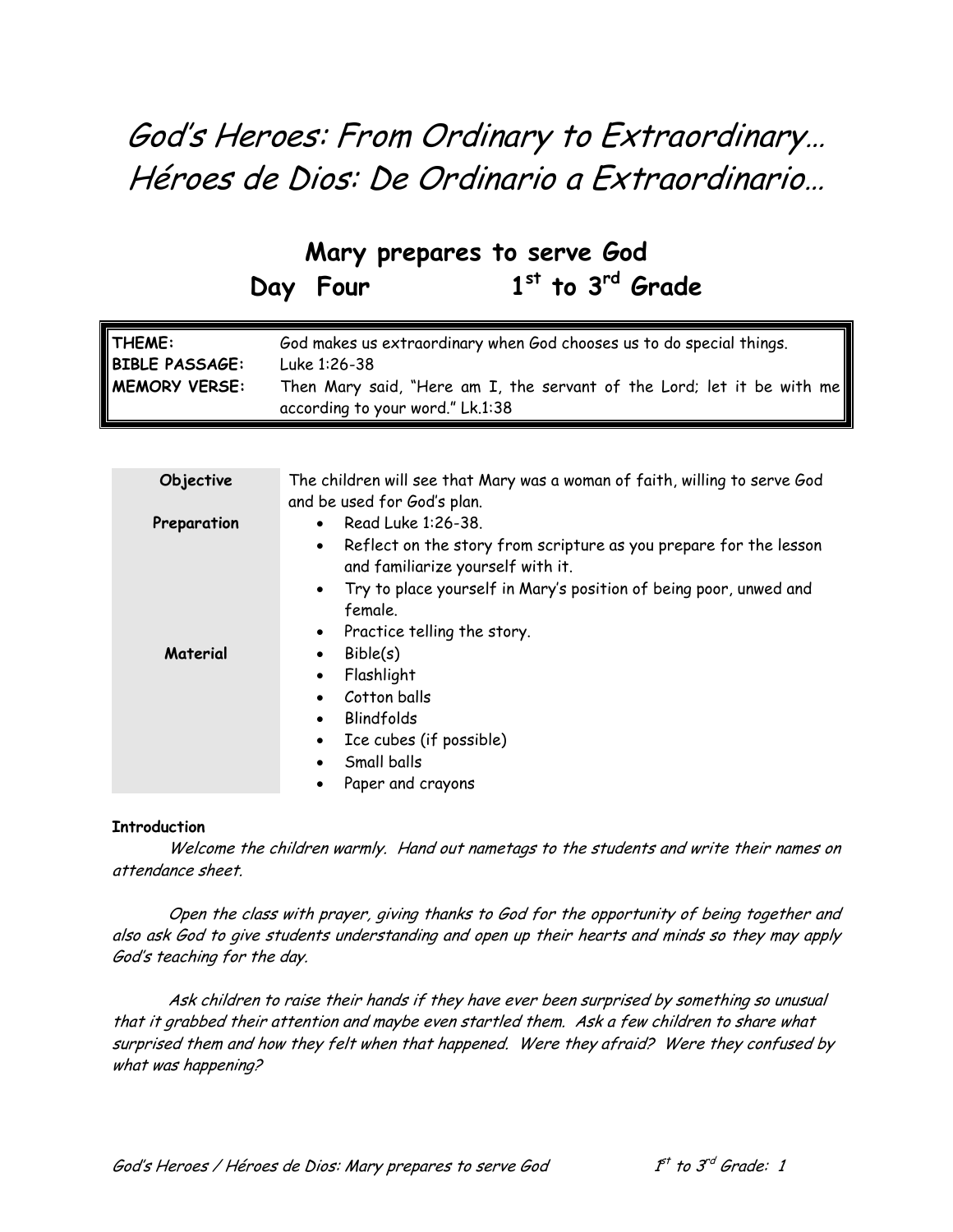Have the children show you their best "surprised faces" (mouths open, leaning back, hands raised, gasping…)

Tell them that you want to share a story from the bible about a woman who was surprised, yet showed great faith..

#### **Studying the Bible passage**

Read the story from the Bible-Luke 1:26-38

Ask them to tell you what the story tells us about Mary (female, from a town called Nazareth, engaged to be married to Joseph, virgin…)

How does Mary respond when the angel Gabriel says, "Greetings favored one! The Lord is with you? (Confused at first and wonders what it all means)

Once the angel explains that she will have a baby that will be the Son of the Most High (God), named Jesus and that he will reign forever, what does Mary say? (How can this be?) The angel goes on to explain that the Holy Spirit will be with her and the child will be born holy.

Now comes the most important thing that Mary does! She says: "Here am I, the servant of the Lord; let it be with me according to your word."

Act out the story using 2 children (angel Gabriel and Mary). Have the angel use the flashlight to shine on Mary's face as he greets and surprises her.

Help the class memorize the passage for today: "Then Mary said, "Here am I, the servant of the Lord; let it be with me according to your word." Luke 1:38

#### **Reflecting on the Bible passage**

- 1. Have some of the children loosely place cotton in their ears (one cotton ball per child split in half will do), while others put on blindfolds. Ask the children to do a simple task that requires listening or seeing. (This will be difficult for them to obey and accomplish with the cotton and blindfolds). Ask them to return their attention to you and ask "how would the story be different if Mary had not been willing, even when she was afraid, to look at the angel and listen with her ears and heart to what message the angel was giving her?." (Mary would not have served God and God's plan would not have worked out in this way.) Have you ever ignored an important message from your parent or a teacher by pretending not to hear or see?
- 2. Have the children sit cross-legged in a circle. Place an ice cube in the middle of the circle. As it melts, talk about how sometimes we are not willing to hear or see what our parents or teachers are telling us. Why is that? Are we afraid, too busy, angry, don't care or have trouble believing? If we have faith and obey willingly, all the reasons and excuses melt away like this ice cube and then we are ready to hear what God has planned for us.

#### **Applying the Bible passage to our life**

Still in circle, tell the children: Mary was an ordinary young woman, not yet married who discovered that she was going to be the mother of Jesus, the Son of God! Mary had great faith in God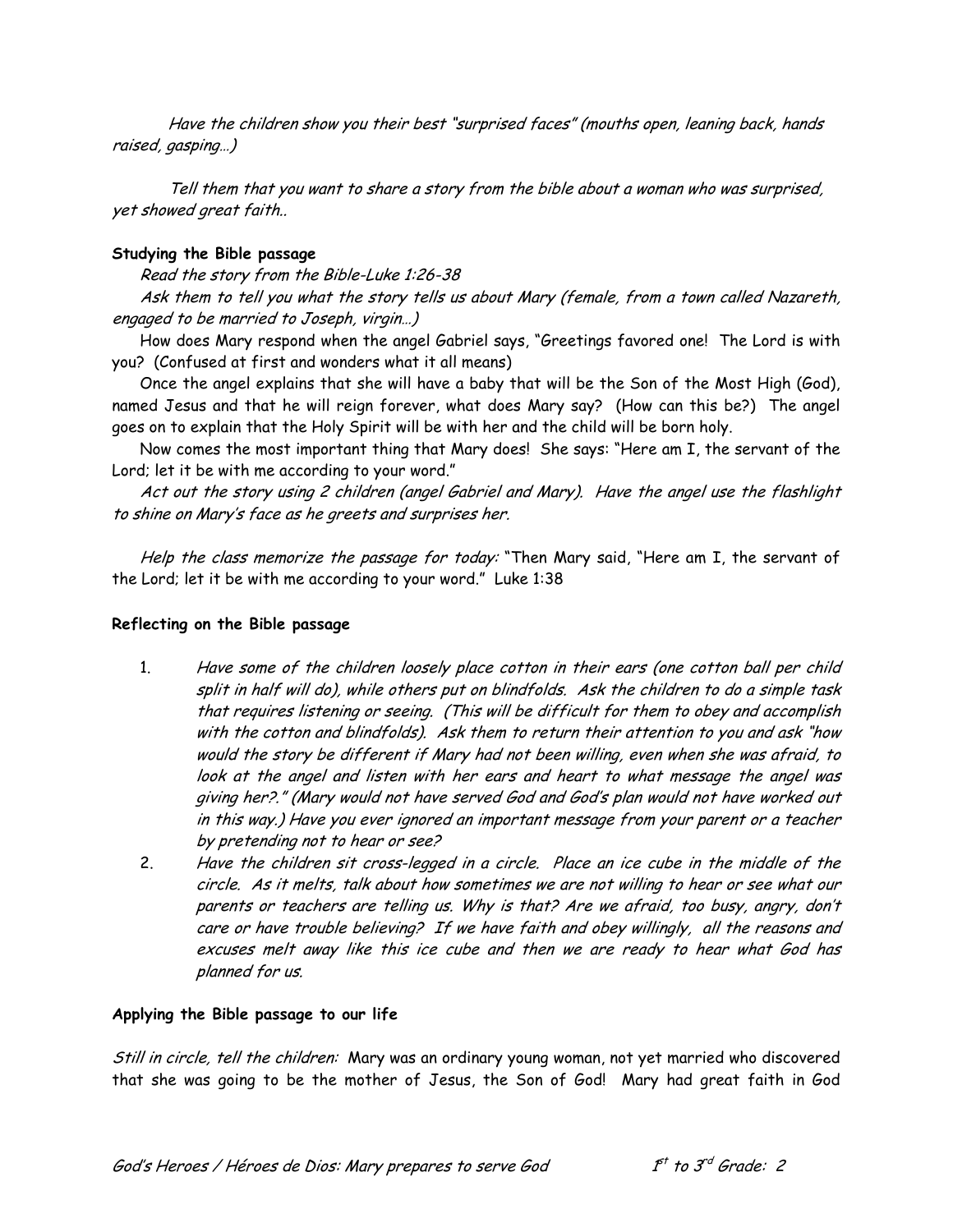because she knew God, and knew God had done great things for her people. She was willing to be the Lord's servant saying "here am I".

Have the children place their hands on their knees with the palms down and close their eyes. Tell them that they are special to God and that God may choose them to do something special. Have them turn their palms up and say "Here am I, Lord help me to serve you."

#### Choose one of these activities:

1. Set the children up in teams for a relay, where a ball is passed through the line using their elbows only. Do the relay a second time, but while keeping the children in their spots, remove someone from the line and have them attempt to do the relay again. Illustrate the point that God needs us to serve on his team.

2. Have them trace their hands on paper and write on the hands what makes them special and what things they can do to serve God. Put all the hands together and say that when we all use our gifts to serve God, extraordinary things can happen!

#### **Conclusion**

We have learned the story of Mary today, an ordinary young woman who served God in an extraordinary way-bringing Jesus into the world. She was willing to serve God and to help carry out his plan. May we all be part of God's team, being willing to hear what God tells us and to serve him.

God loves you so much! With Jesus in your heart, you have a special relationship with Jesus. Let's ask God to help you continue to grow in your knowledge and love of Jesus.

Conclude with prayer.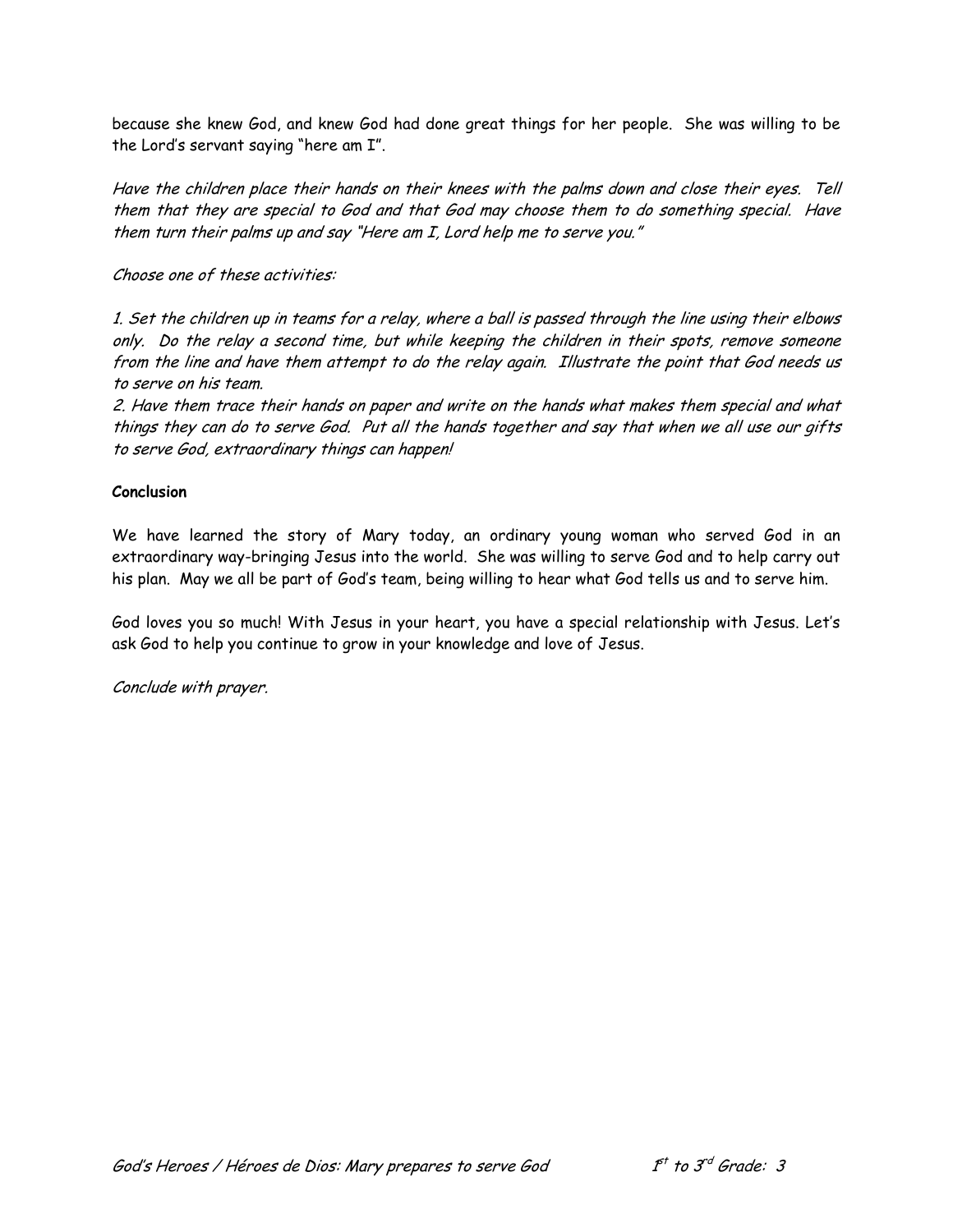## **GOD'S HEROES: FROM ORDINARY TO EXTRAORDINARY!**

**Day:** Friday **1st – 3rd Topic:** Peter walks on water. **Lesson 5:** Peter takes up the challenge **Bible passage:** Matthew 14:22-33 **Line to memorize:** Matthew 14:28 "Lord, if it's you," Peter replied, "tell me to come to you on the water." Mt 14:28 (NIV)

# OBJECTIVE

Students will know the story of Peter walking on water when Jesus commanded it.

### PREPARATION

- Seek God's direction in prayer, asking Him to give you wisdom and the right words so that students will understand the objective of this class.
- Pray also for the children that you will have in your class that the Holy Spirit would move in the hearts of those with needs.
- For this class you will already know the children who have attended this week a little bit better; pray for them, especially for those you sense have the greatest needs. Ask the Lord to use you to help these children.
- Read the Bible passage many times so that you are very familiar with the plot that reveals the story.
- When possible, bring an illustrated Bible to the class and share the pictures with the children.
- Rehearse the class many times to measure the timing, using visual aids related to the class for support. Make your class enjoyable and try to make each class different from those before. This keeps the children interested. (Remember that we can use flannel boards, puppets, figurines, or whatever objects we have available-it's only a matter of imagination and creativity).
- If there is enough time, you can act out the story with the children, allowing them to participate on the spot.
- Obtain all of the materials that you will use (pictures, flannel board, or dresses).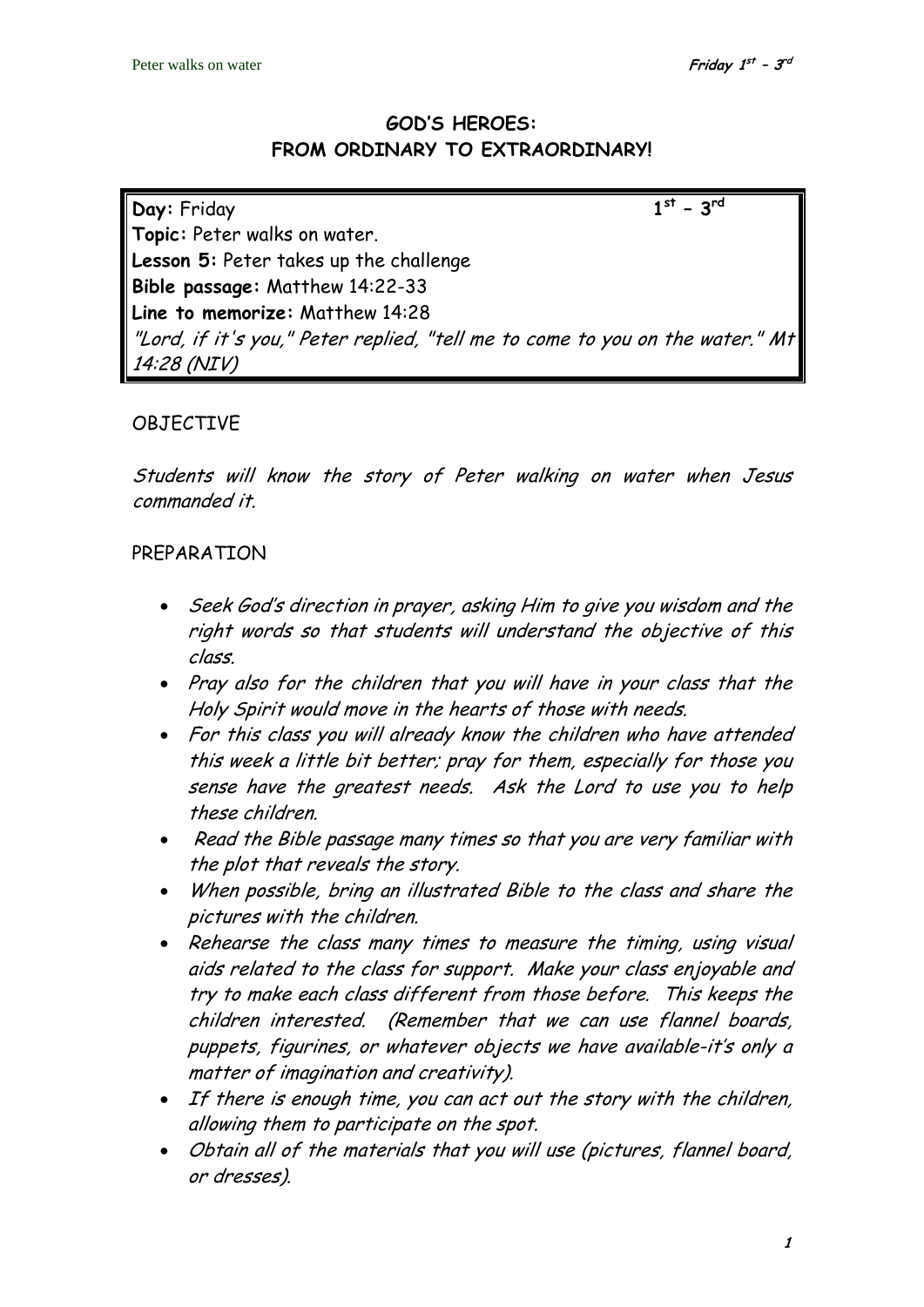• Prepare the memory verse in a visual way (poster board, markers or figurines, etc). Learn it well so that the students see your example, and if possible, keep the text in the classroom every day.

 MATERIAL Directions for making a cardboard box T.V.:

 1. Make a T.V. out of a cardboard box. Make a square-shaped hole for the screen (the size of an  $8\frac{1}{2}$  x 11 inch piece of paper).

 2. Make two holes in the top of the box and two holes in the bottom of the box-the top and bottom holes should be at the same position. Insert a paper tube (such as from a roll of aluminum foil) into the holes so that the tube goes in through the top of the box and comes out through the bottom.

 3. Print the scenes (at the end of the document) and glue the scenes endto-end. Roll the lesson (divided into picture scenes) around the left-hand tube, and glue the first scene onto the right side of the tube. As you show the lesson, spin the tube so that the paper moves toward the right side of the box.

For the introduction: a container with water and objects made from different materials, wood, plastic, paper, stone, tree leaves, etc.

For the memory verse, have a paper boat prepared for every student with the written text; they will be able to take it home at the conclusion of the class.

OPTIONAL ACTIVITY **Activity: color the water and the ship** 

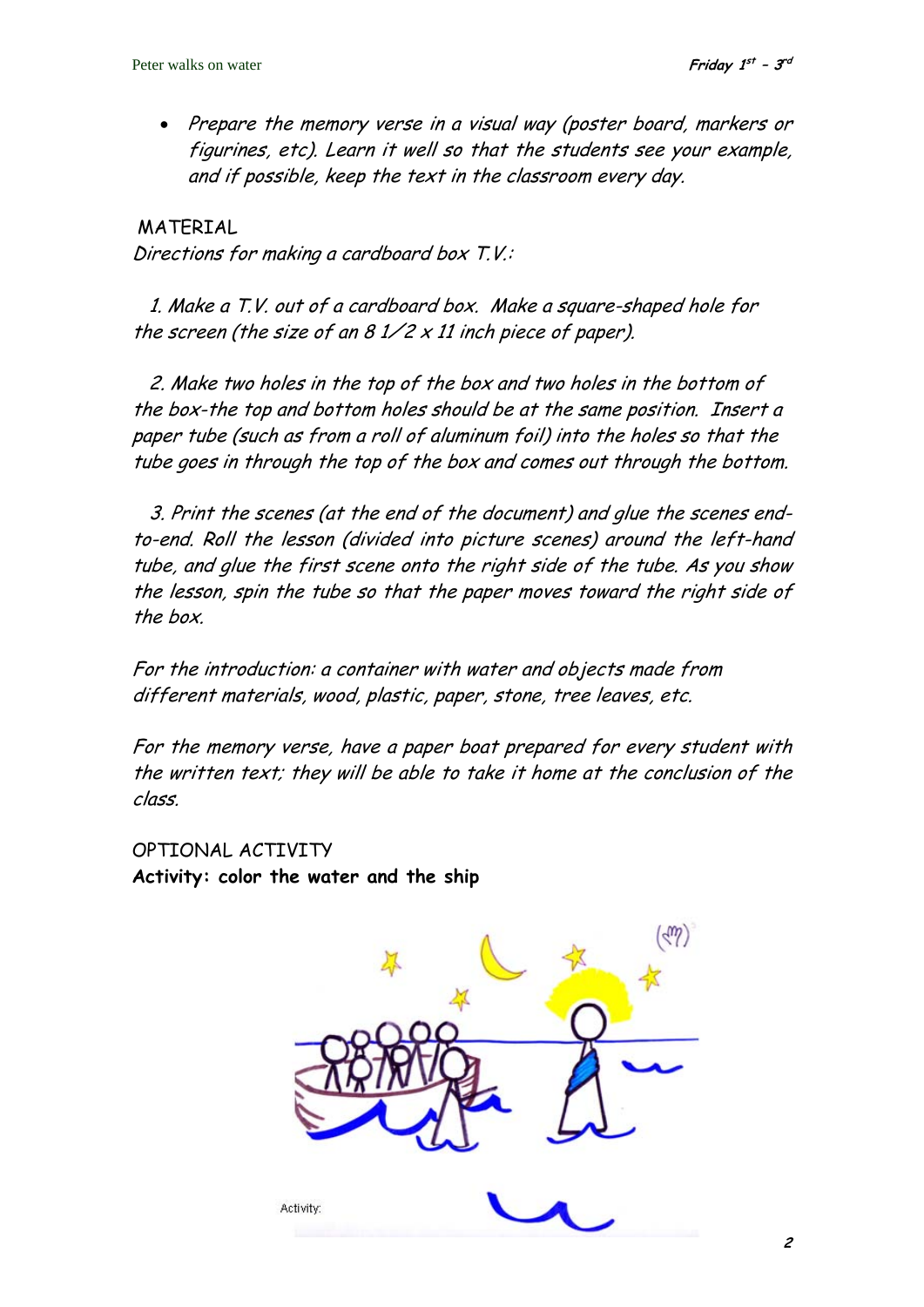# BIBLE CONTEXT

Jesus Christ was walking beside the Sea of Galilee and asked Simon, also known as Peter, to follow him. From there he became one of the 12 disciples of Christ (Matthew 4:18-20; 16:16).

Peter was impulsive (Matthew 16:22, 17:4, 26:33, 35; John 18:10) and full of weaknesses (Matthew 14:28, 30; 19:27, 26:40; John 18:17, 25, 27) Jesus Christ predicted that Simon Peter would become the building rock upon which the church of Christ would be built (Matthew 16:17-19) Peter disciplined himself through years of trials. After the Ascension of Christ, Peter wrote some letters, which show a difference on the character of Peter.

First epistle of Peter

Peter had become what Christ predicted: a rock for his church. This letter is likely to have been written during the last years of his life The epistle is addressed to God's elect, scattered throughout Pontus, Galatia, Cappadocia, Asia & Bithynia.

## INTRODUCTION

- Welcome each child to the class and introduce the new children. Always demonstrate how happy you are to be with them again to continue learning about God.
- Sing the welcome song (if you taught one) and pass the attendance list.
- Don't forget to remind the students of the general theme of the VBS-God's Heroes: From Ordinary to Extraordinary!"
- Review the verses you've already memorized and the titles of the previous classes.
- Present the title and key verse for today's class.
- Say a prayer for all of the children who have been blessed by coming to the VBS. Give thanks to God for what has been learned and for this lesson.
- Note: try to maintain eye contact with each student, preferably seating them in a semicircle.
- Allow that the students to put different objects inside the container with water and observe if they sink or float, comment about what they could observe

## TEACHING THE CLASS

(Share your visual aids as you tell the story).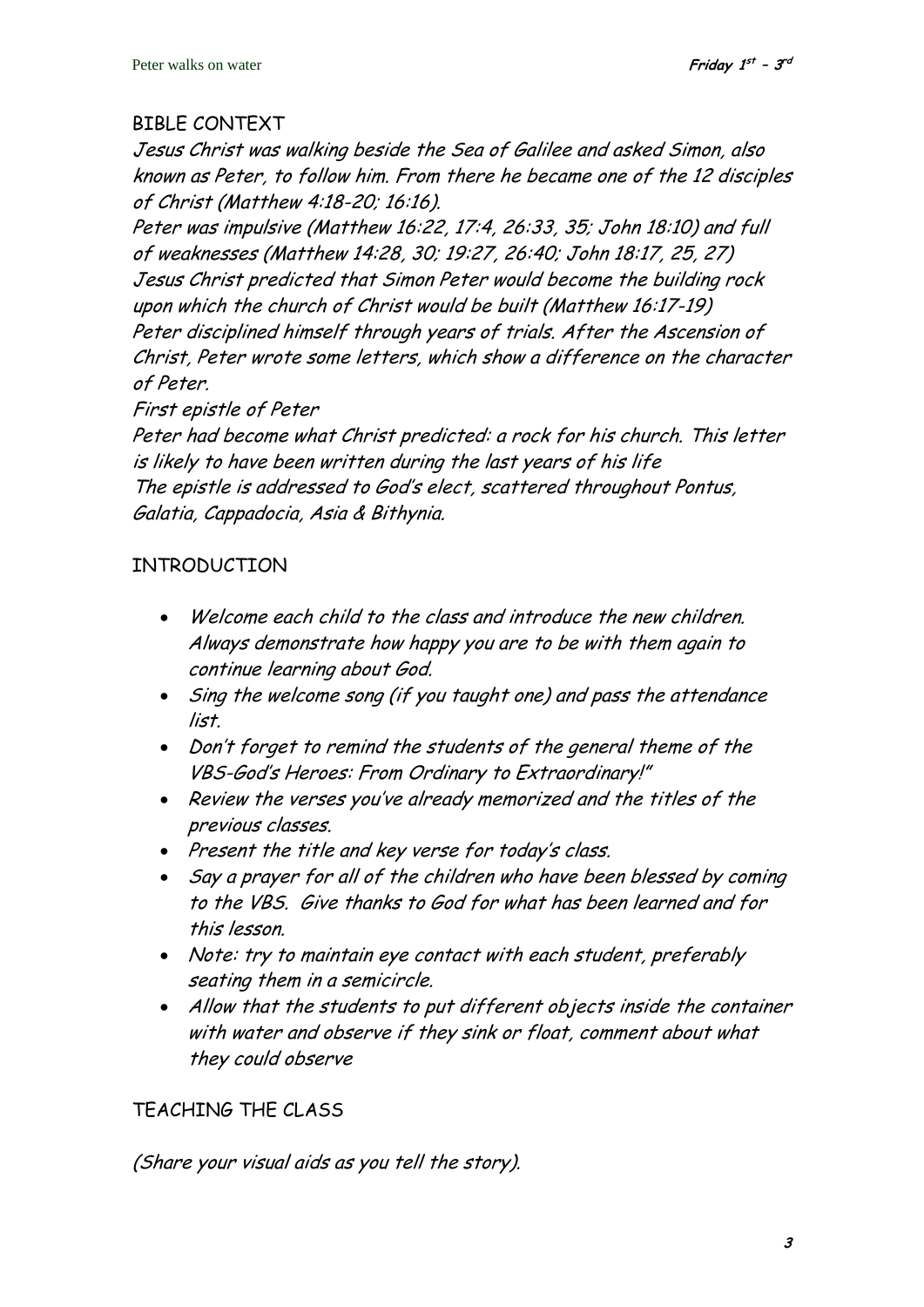Ask why ships and boats can float on the water. Ask them if a person can walk on the surface of the water. Listen to their answers and say to them: the Bible tells us the story of a disciple of Jesus named Peter who walked on water. One day Jesus was preaching, and after seeing off the multitude, he rose to the mountain to pray alone. A lot of time passed by and it was very late when he went towards the boat. Due to the strong wind and the waves the boat floated far enough from land. It was already late at night when he approached the boat walking on the water. The disciples saw him but did not recognize him because it still dark. They were very scared and were shouting fearfully that it was a ghost! When Jesus heard it, He said to them: calm down! It is I. Do not be afraid.

Peter, one of the disciples, having heard him immediately said to him: Lord, if it is you, order me to go to you on the water. Jesus said to him: come. Peter quickly got out of the boat and he started walking on the water. He put his faith in action, risked walking on the water with the full knowledge that this is impossible for human beings. We were not made to float on water. However reason did not matter to him, only his faith. He managed to take several steps towards Jesus, but when he felt the strong wind it frightened him, and then he started sinking in the water. Peter cried out to Jesus and said to him: Lord, save me! Jesus then stretched out his hand and saved Peter from sinking.

#### REFLECTING ON THE PASSAGE

Ask to the children why Peter started sinking. Make clear to them that it was because when Peter felt the force of the wind he started doubting. He stopped being focused on Jesus and instead looked at the adversity. But Jesus saved him. Christ wants that we trust only in Him, that we do not look at the problems, but that we stick with Him. He's always ready to help us, so that we may do extraordinary things.

#### OPTIONAL ACTIVITY

Act out the moment in which Peter climbed out of the boat and started walking on the water towards Jesus. Choose a person to be Peter and one to be Jesus. The students may wear some costumes, and place the chairs in a circle to represent the boat. Then ask the rest of the class to be the disciples on the boat. Help the group take turns so that several or all the students get a chance to have the roles of Jesus and Peter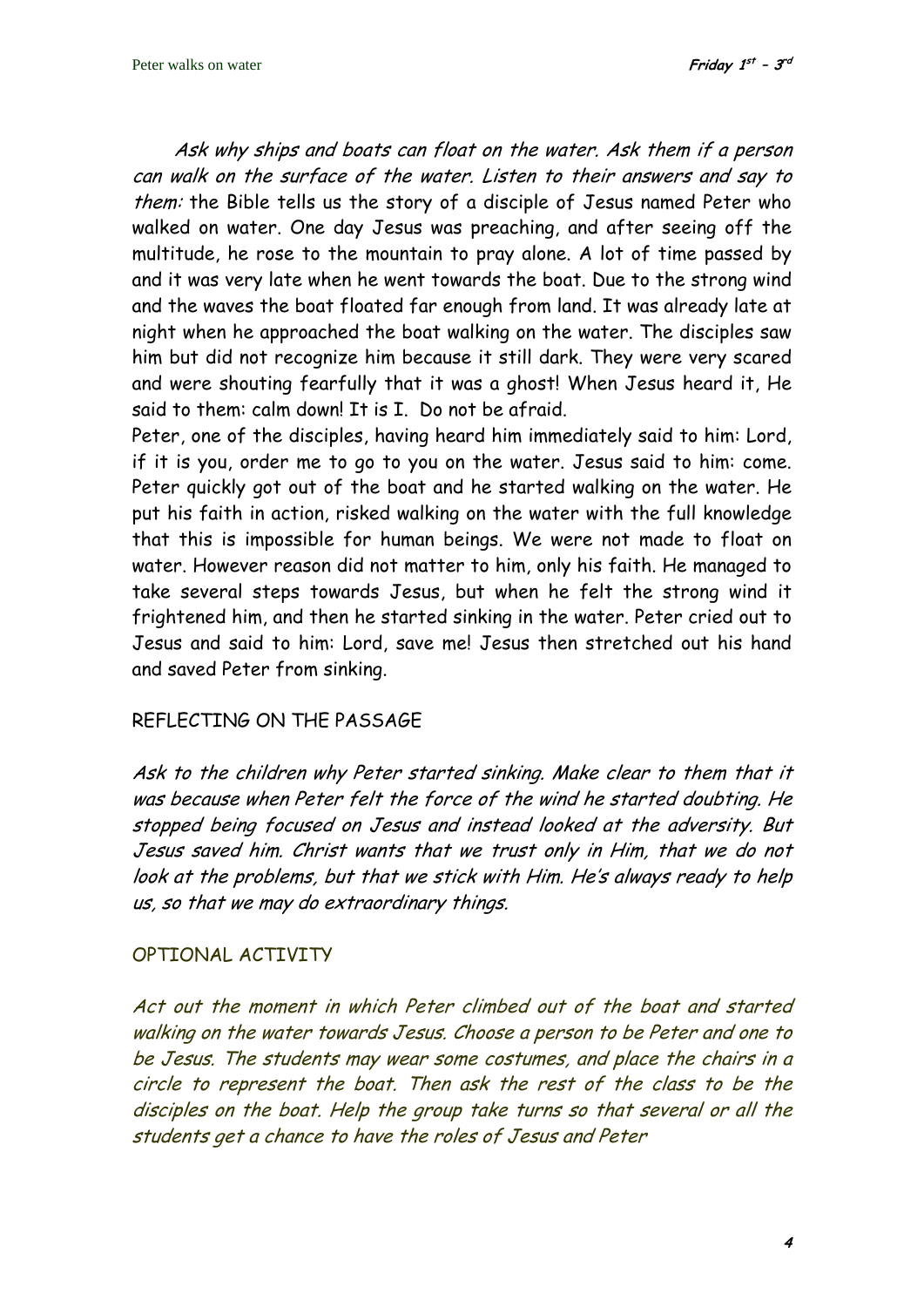#### THINKING ABOUT THE BIBLE PASSAGE OF TODAY.

 God is the only one that can make things happen that are out of the ordinary. He's the only that can walk on the water and make another person like Peter be able to walk on water. We must deposit our faith in God though we have difficulties in our life. In Peter's case the wind was against him, but if we fix our eyes on Jesus, He's always ready to help us to overcome our fears or adversities. He wants us to be BRAVE AND THAT WE TRUST IN HIM.

#### OPTIONAL ACTIVITY

You can play a game of "Jesus Says." Ask the students to form a line in front of you. Explain to them that you'll give them orders to do some things (take a step forward, jump, etc.) but that they should only do them if first you say "Jesus says…" When you give an order without first saying "Jesus says…" then those who followed the incomplete order and sit down and the rest of the group will continue. Likewise, those who do not follow the order exactly when you do say "Jesus says…" must also be seated. Play as long as you would like, time permitting.

#### **CONCLUSION**

Peter, though he was a person like you and me, he was able to walk on water. However, when he was frightened and started sinking he cried out Jesus and He helped to Peter.

We must always turn to Jesus. Only can help us. It is part of our calling to share this joy from God with others. Tell your siblings, your parents, and your friends that having Jesus in your heart makes you feel his love.

Jesus wants to be in your heart. If you have not yet invited Jesus to enter into your heart, you can do it now. If you have a positive response from any children, ask them to stay for a moment and finish presenting the plan of salvation. If you can't do it yourself, ask another teacher for support in doing so. (If possible, get the full names and addresses of these children).

Conclude the class with prayer. Thank the students for coming all week. Tell them goodbye and invite them to keep coming to Sunday School.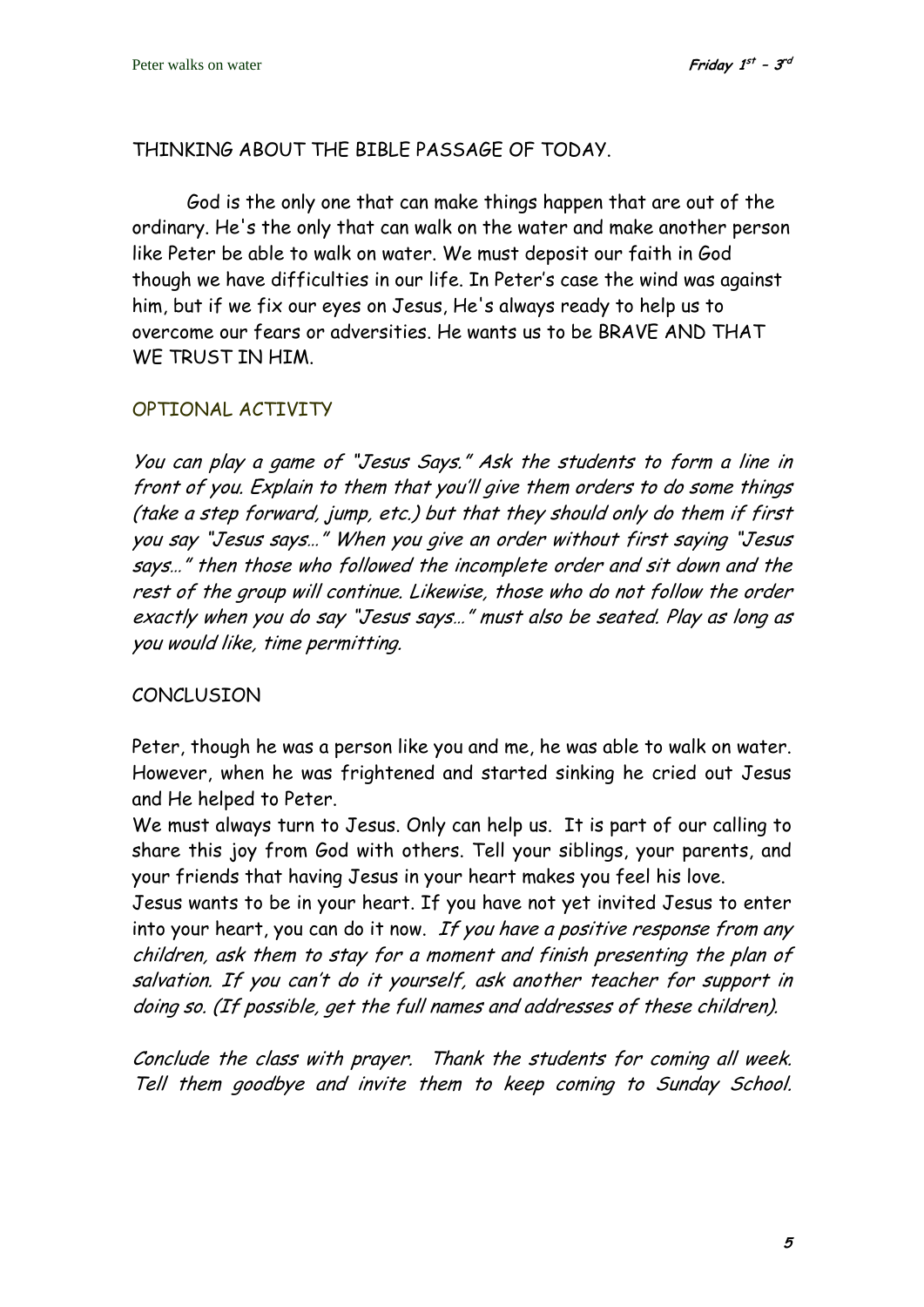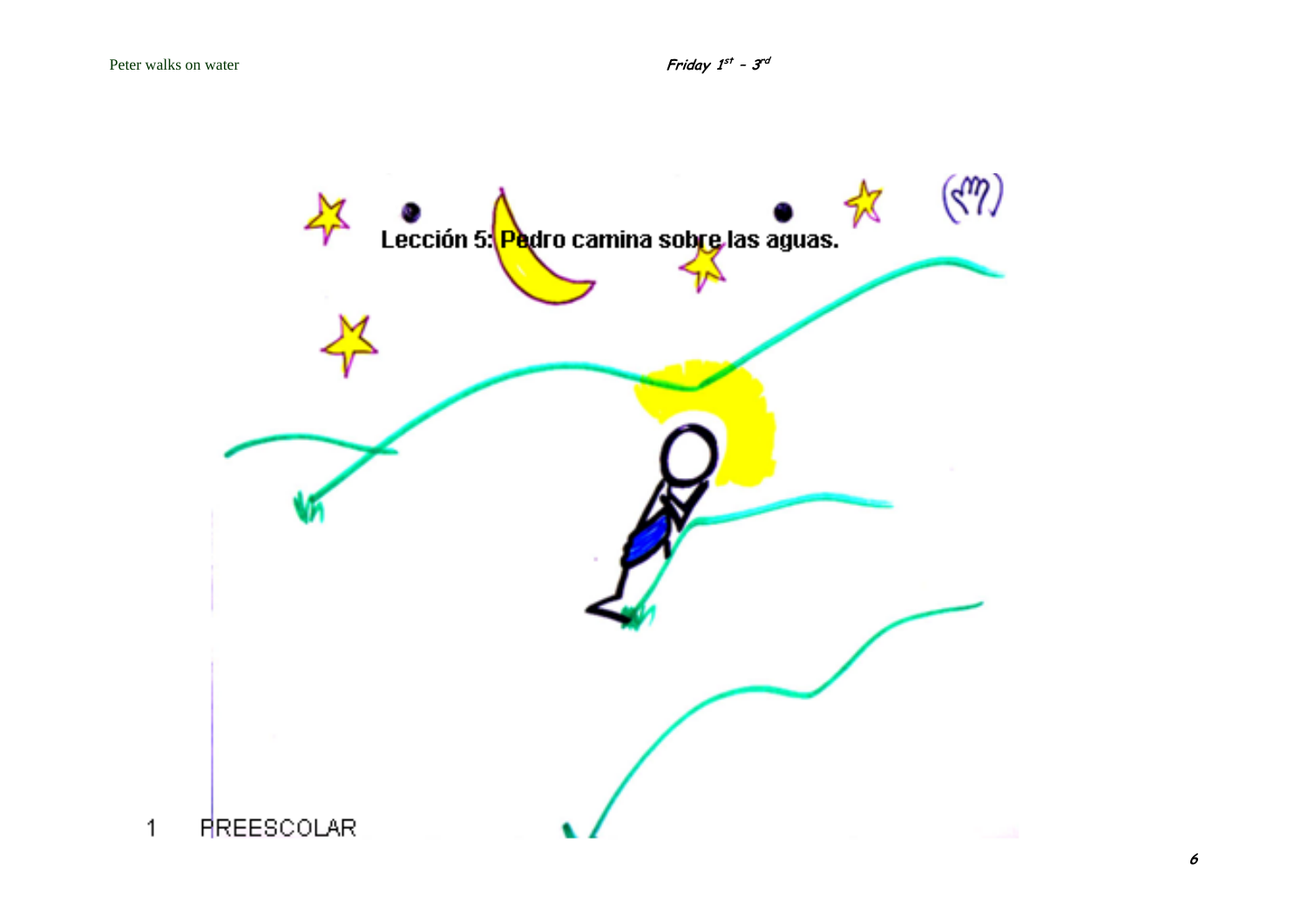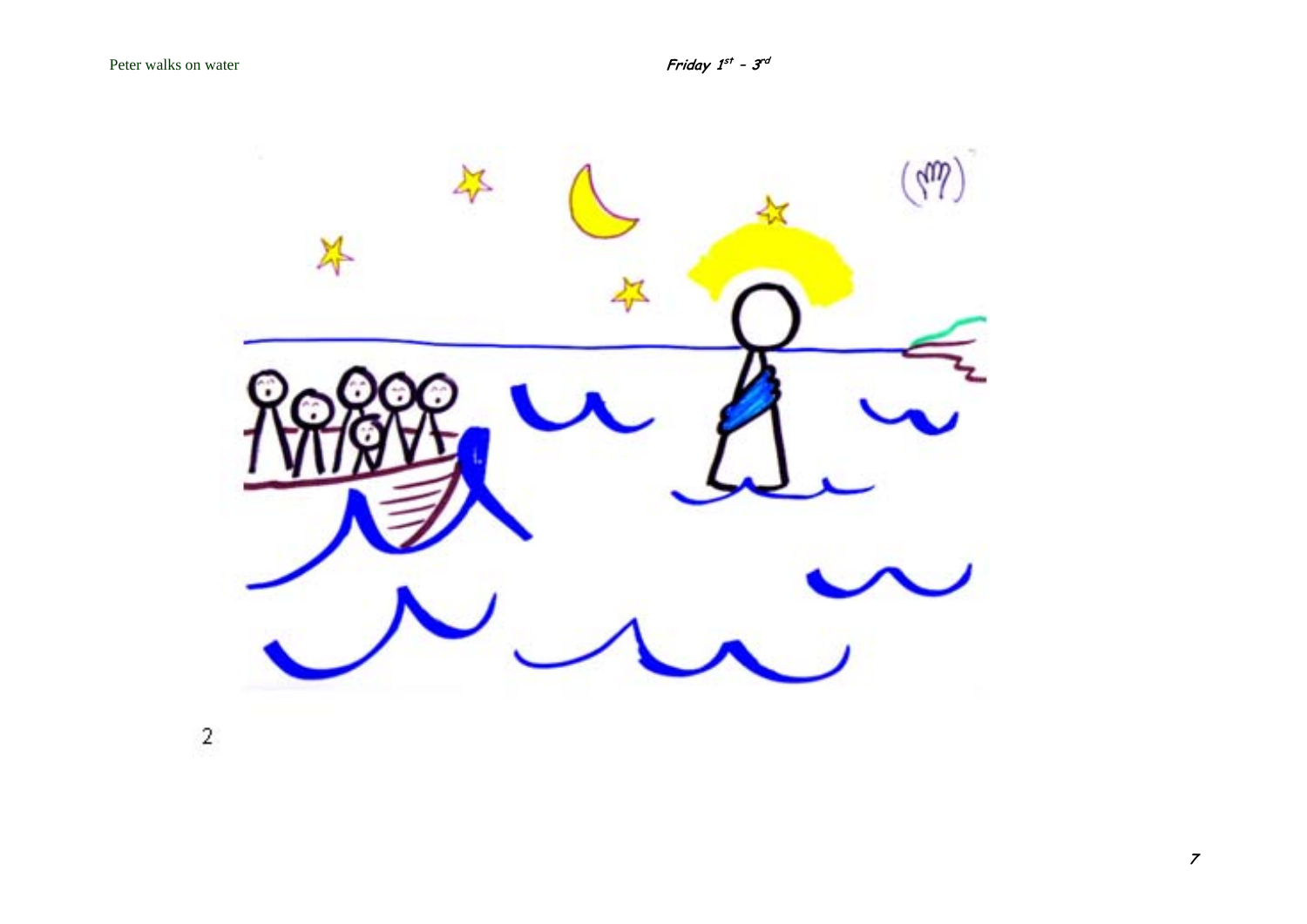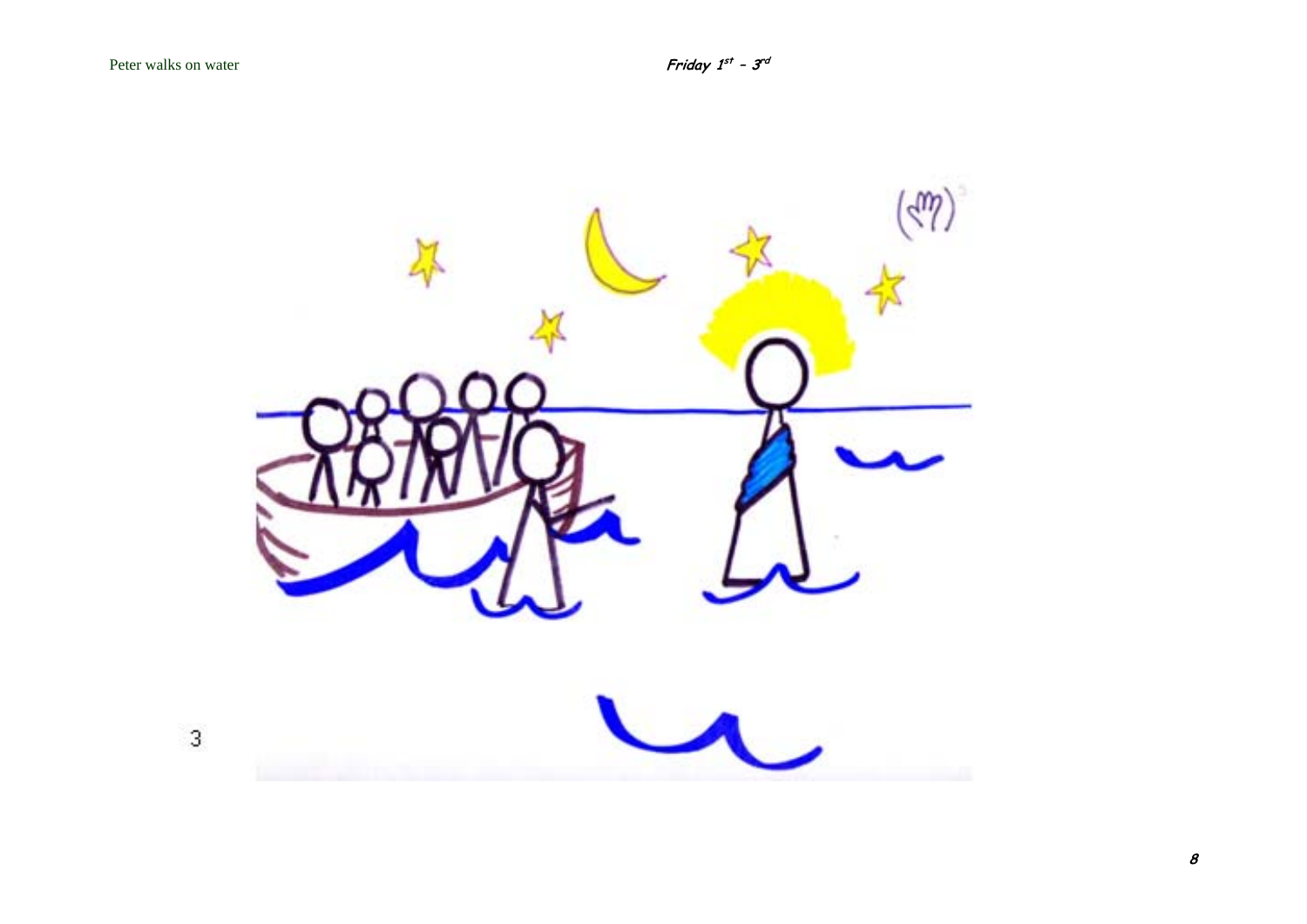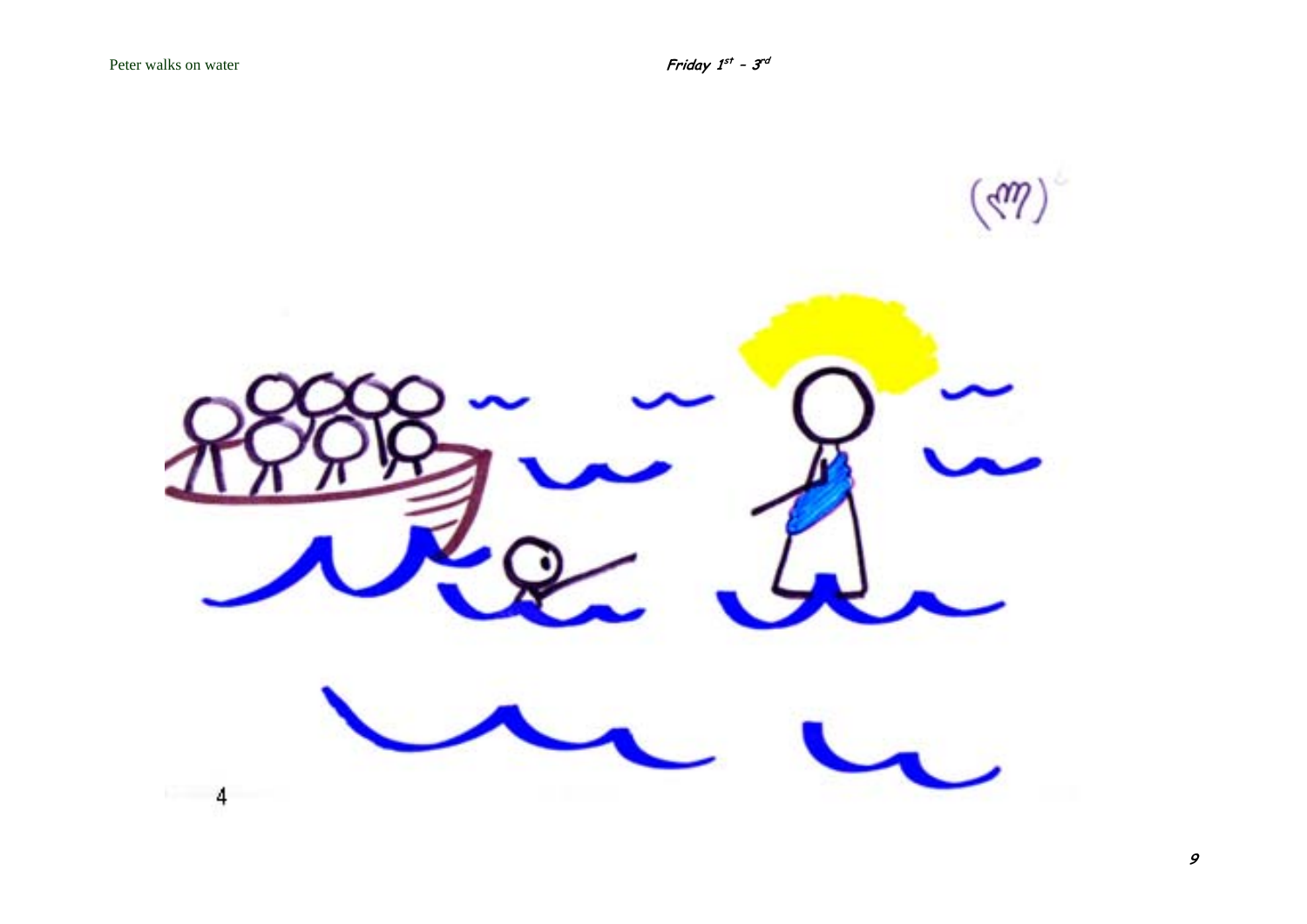